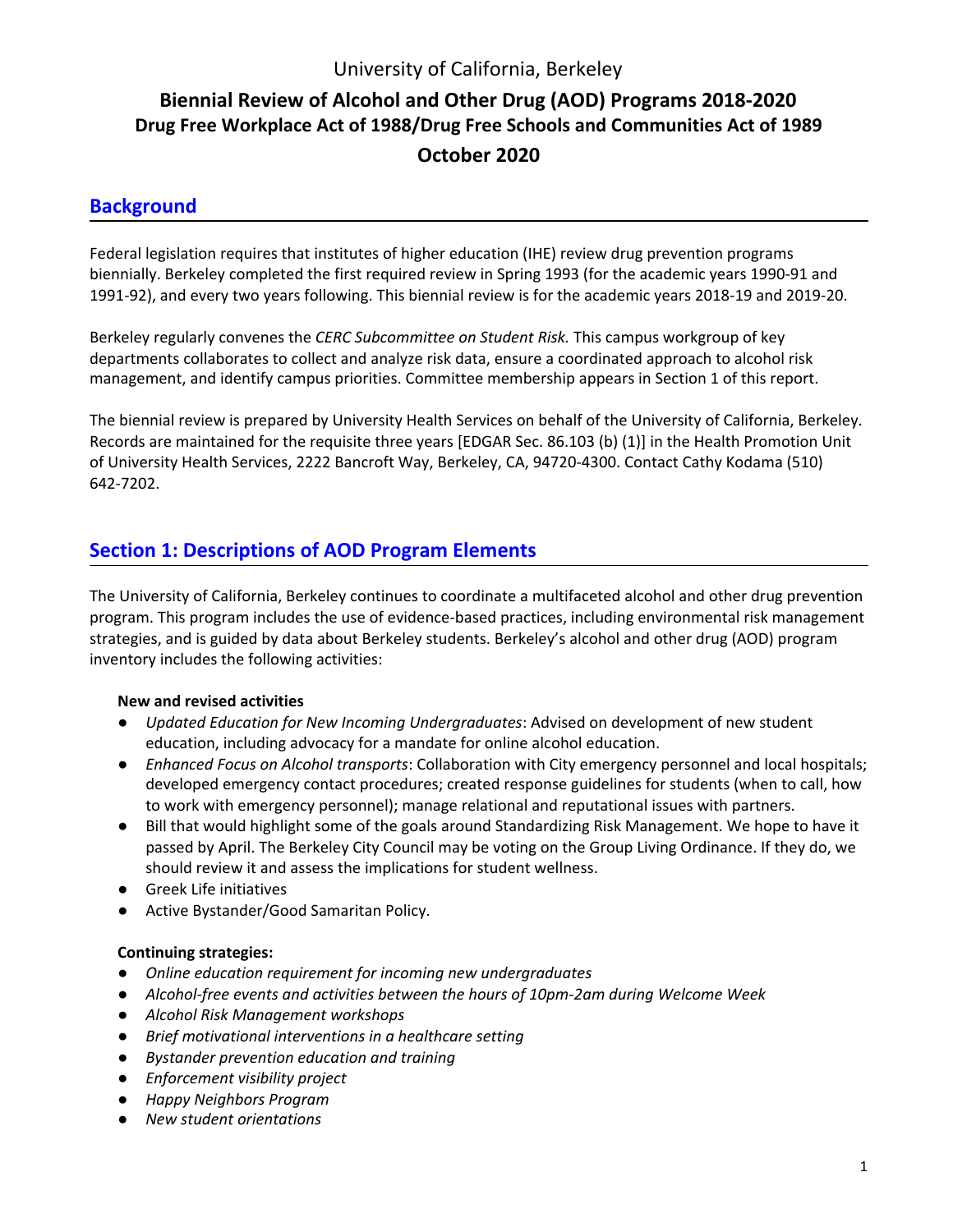- *CERC Subcommittee on Student Risk:* This campus workgroup of key departments collaborates to collect and analyze risk data, ensure a coordinate approach to alcohol risk management, and identify campus priorities. See the Appendix for more information.
- *Social marketing campaigns*
- *Social norms marketing campaigns*
- *Student involvement/Peer engagement:* All partner departments work with student leaders, peer educators, student staff and student advisory teams on alcohol initiatives. The 4-6 Partysafe interns work specifically on student advocacy for alcohol issues.
- *Substance-free housing*
- *Tabling events/health fairs*

For a complete summary of specific campus activities, see the Appendices.

## **Section 2: Statement of AOD Program Goals and Discussion of Goal Achievement**

- 1. Sustain and broaden campus-wide capacity and readiness to identify, monitor, manage and prevent high risk student and student organization behaviors, primarily via the CERC Student Risk Subcommittee.
	- a. Engaged the Subcommittee in a new annual process for identifying and establishing priorities for AOD and other student risk issues. 2019-20 priorities were established for:
		- local cannabis availability and risk indicators
		- new policy allowing alcohol sales in campus stadium general seating areas for fall 2019 - see Alcohol in [Stadium](https://docs.google.com/document/d/1-L0qZN7ILZgFb6alDP0rPyjBOWYZ0XRIMOSO7B130As/edit?usp=sharing) Case Study
		- improving CERC Student Risk committee structure, effectiveness and sustainability
		- AOD and other risk in Registered Student Organizations
	- b. Engaged the Subcommittee in completing the Everfi/Campus Prevention Network Alcohol Diagnostic Inventory (ADI) to provide external assessment and guidance for future prevention efforts. See Appendix for completed reports, 2020. Review and integration of the diagnostic findings is postponed until Spring 2021. Efforts earned the campus the CPN Seal of Prevention for Exceptional Commitment to Digital Student Wellness, Safety, and Inclusion Efforts.
	- c. Re-established Graduate Student representation after a five year lapse.
- 2. Reduce AOD misuse and related harm in our campus community; rates lower than similar size public universities. Key outcomes:
	- a. Sustained and improved City of Berkeley/LEAD Center systems for party registration and pre-party inspections and accountability.
	- b. Increased information (Drug Effects and Emergency Intervention Chart) and delivery channels (Bears That Care) for bystander intervention education regarding AOD intoxication and emergency.
	- c. Expanded focus on high risk campus events, including Game Days, Halloween, and Cal Day via F8 planning and specific population and place-based programs (e.g. Hydration Hype Squad & Stations, CAT Walks).
- 3. Bring visibility to this issue and show engagement at the highest levels of the organization. Key outcomes:
	- a. Coordinate the response to student alcohol issues and events that create financial, legal, or reputational risk to the campus, and risk/danger to Berkeley students.
	- b. Risk Services Director Briefing provided to Campus CERC in Fall 2019
	- c. Extensive campus staff participation at all the Happy Neighbors and the Quarterly Meetings for the IFC/Neighbor Lawsuit Settlement.
- 4. Improve AOD education quality and compliance for new students. Key outcomes:
	- a. Successfully re-established AlcoholEdu as an implied mandate and implemented it in 2019 to over 9000 incoming students despite numerous obstacles in the process.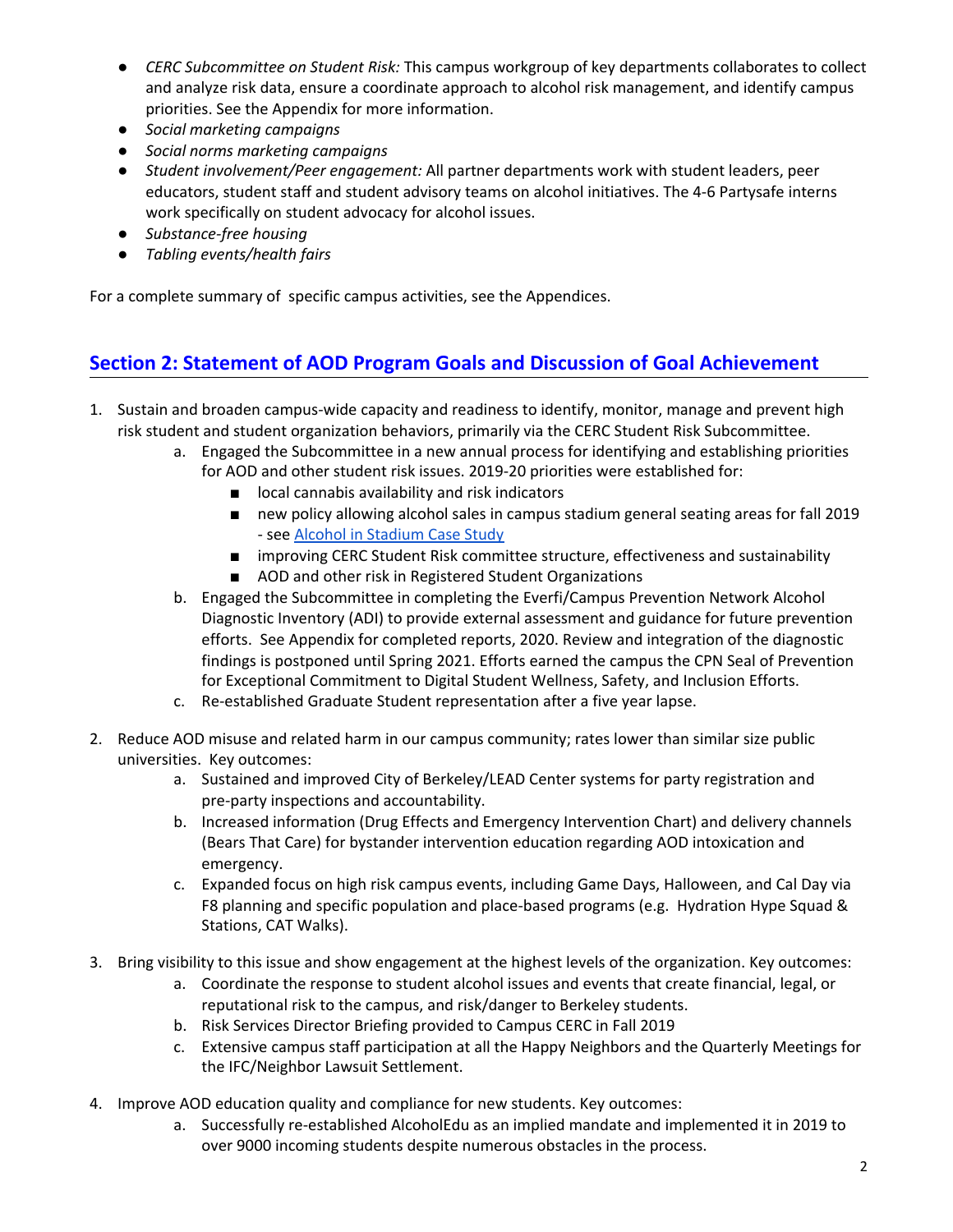- b. Updated all elements of Golden Bear Orientation, with emphasis on updating Bear Pact, a required program for all incoming students.
- 5. Improve and standardize collection, analysis and reporting student risk incident data so campus can identify and manage risks. Key outcomes:
	- a. Overcame interruption of data provided by City Police and Fire. Established UCPD as primary source for emergency transport data.
	- b. Broadened sources of AOD-related incident data monitored to include Center for Student Conduct and Residential Life.
	- c. Progress made on organizing an AOD Data Warehouse. Data available upon request from UHS and Risk Services, however not yet readily accessible to all campus partners.
- 6. Provide annual training/conference attendance for CERC SR Steering Committee members. Key outcomes:
	- a. In both 2018 and 2019 four CERC Student Risk Subcommittee members attended the Campus Prevention Network Summit.
- 7. Ensure widespread awareness of AOD policies and education/risk management resources among students and other stakeholders. Key outcomes:
	- a. Campus AOD Policies [webpage](https://riskservices.berkeley.edu/alcohol-other-drugs-campus) was updated and link added to numerous AOD webpages to increase ease of access.
	- b. When asked in Fall 2019, 47% of new students somewhat agreed and 38% strongly agreed that they were aware of campus AOD policies (AlcoholEdu).

## **Section 3: Summary of AOD Program Strengths and Weaknesses**

Strengths include:

- Progress toward institutionalization and visibility of senior leadership, resource allocation, and strategic planning and use of data for alcohol risk management;
- Programming for universal, selective and indicated student populations;
- Student involvement/peer engagement in policy and program activities.

Areas for growth include:

- Sustain, simplify and improve the safety-based controls and risk management practices in Greek and other off-campus party settings on weekends and on high risk campus event days.
- Strengthen, evaluate and institutionalize alcohol-incident follow up procedures to optimize individual student and community intervention and prevention opportunities.
- Review and update existing alcohol-related policies to reflect best practices.
- Make meaningful AOD data accessible for campus partners' prevention and intervention planning efforts and assessment.

## **Section 4: Procedures for Distributing Annual AOD Notification to Students/Employees**

In compliance with the Drug Free Workplace Act of 1988 and the Drug Free Schools and Communities Act of 1989, University Health Services staff helped to develop the required information for inclusion in the campus "Annual Security Report" publication which is distributed, under the Clery Act, by mail to all members of the campus community, for each of the required years. The publication is also available online at [https://ucpd.berkeley.edu/sites/default/files/2019\\_uc\\_berkeley\\_asfsr.pdf](https://ucpd.berkeley.edu/sites/default/files/2019_uc_berkeley_asfsr.pdf)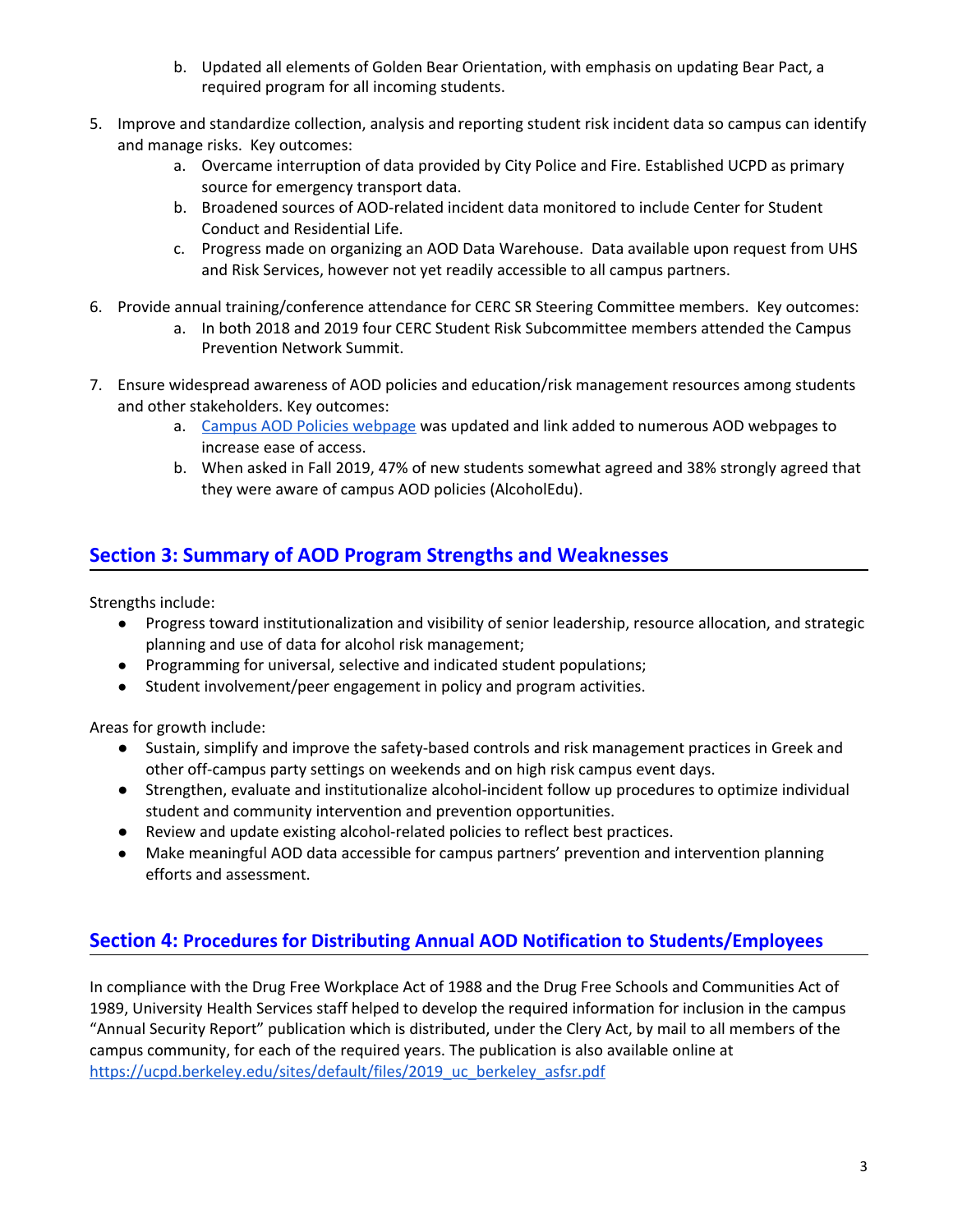## **Section 5: Copies of the Policies Distributed to Students and Employees**

The policies, regulations and laws below are outlined in the campus "Annual Fire Safety and Security Report" publication that is distributed, under the Clery Act, to all members of the campus community, for each of the required years. This publication is available online as described above.

#### **Policies, regulations and laws:**

- University of California Policy on [Substance](http://policy.ucop.edu/doc/4000386/SubstanceAbuse) Abuse (11/1/90)
- The Code of Student Conduct, University of California, Berkeley: Code of [Conduct](http://sa.berkeley.edu/code-of-conduct)
- The Federal Drug-Free [Workplace](https://www.govinfo.gov/content/pkg/USCODE-2009-title41/pdf/USCODE-2009-title41-chap10.pdf) Act of 1988 (Public Law 100-690, Title V, Sub D)
- The Drug-Free Schools and Communities Acts of 1989; the California State Drug-Free Workplace Act of 1990: Drug-Free [Workplace](https://www.calpers.ca.gov/index.jsp?bc=/business/how-to/contact-policies/drug-freework.xml) Act of 1990
- The Controlled [Substances](https://www.accessdata.fda.gov/scripts/cdrh/cfdocs/cfcfr/CFRSearch.cfm?CFRPart=1308) Act 21 and by regulation at 21, Code of Federal [Regulations](https://www.ecfr.gov/cgi-bin/text-idx?rgn=div5&node=21:9.0.1.1.9) 1308
- Summary of University of [California,](https://riskservices.berkeley.edu/alcohol-other-drugs-campus) Berkeley, Campus Policies on Alcohol and Other Drugs

These and other campus policies can be found online by going to the Directory of Administrative Policies and Procedures at [campuspol.chance.berkeley.edu](http://campuspol.chance.berkeley.edu/) and using the keyword "alcohol."

## **Section 6: Recommendations for Revising AOD Programs**

The campus has had a 3-5 year plan to institute significant advances to increase our education, intervention, and enforcement efforts in the following ways. Updates from the recent two-year period are underlined.

- A. *Campus Statement and Web Site on Alcohol:* The website provides resources and policies concerning alcohol. Status: Has been instituted and is widely used.
- B. *Development of an Alcohol Misuse Presentation for New Student Orientation:* The presentation will educate entering students on the real-life consequences of alcohol misuse. Status: Since Fall 2014, over 12,000 new students have received this educational model. New, theater-based model launched in Fall 2017 and continues to be improved and implemented.
- C. *Party Night Strategies:* The campus will develop an awareness campaign and provide resources to student organizations holding parties. The resources include "party packs" of non-alcoholic beverages, training for "sober brothers," wristbands that cannot be taken off without destroying, and bus shuttles. Status: The campus successfully launched an educational campaign sponsored by University Health Services, Recreational Sports, Parking & Transportation, and UCPD with safe partying and safe transport messages on posters, flyers, social media, and bus stops. The Party Safe campaign launched a special targeted effort to reach high-risk party givers with advice, support, and education in advance of individual large parties being held, with the result of a reduction in problem parties and alcohol transports.
- D. *Online alcohol education mandate:* With the UC system mandating sexual assault online education for incoming students, in Fall 2015 the campus began using a module that included both alcohol and sexual assault education, with a hard mandate of a Spring semester registration block for non-compliers. The sanction is administered by the Dean of Students office for undergraduates. In Fall 2016 this mandate extended to new graduate students.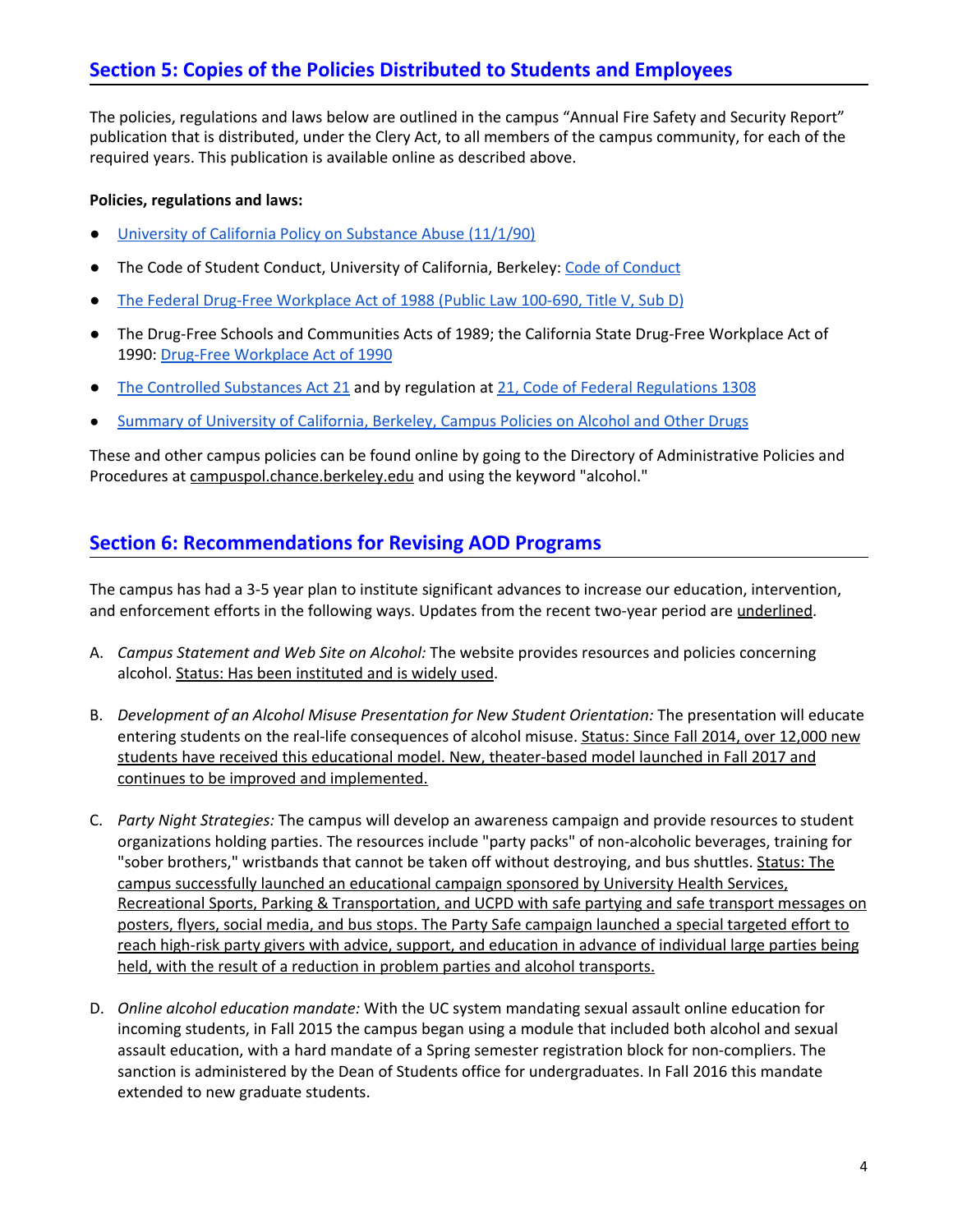## **Appendices--Attached**

- A. Reports and Updates from City, Campus & Student Partners for the 11/14/18 Meeting of the Advisory Council of Student Neighbor Relations. Compilation of data and program/services overview. Includes attachments:
	- a. First 8 Fall 2018 Summary
	- b. CalGreeks Alcohol Taskforce (C.A.T.) Stat Report, 11/06/2018
- B. Compliance Enterprise Risk Committee (CERC) Subcommittee on Student Risk, Summary of Campus Initiatives, Programs, and Services Addressing Student Alcohol Issues, 2020
- C. 2020 Data Dashboard

## **Appendices--Linked**

- D. Results of diagnostic inventories in collaboration with EverFi
	- a. Campus Prevention Network, Alcohol Diagnostic Inventory, Advanced [Benchmarking](https://drive.google.com/file/d/1RUW7rvQx_j-7zfJrtqGeLUFz024IWlo9/view?usp=sharing) Report 2020
	- b. Campus Prevention Network, Alcohol Diagnostic Inventory, [Recommendations,](https://drive.google.com/file/d/1sN_DmFvqqtBntMkr_j2wal0NZjOi7r-V/view?usp=sharing) Best Practices 2020
	- c. Campus [Prevention](https://drive.google.com/file/d/1g18VABeQspQTcJDsvd_4zM2tsPkJ03IM/view?usp=sharing) Network, Alcohol Diagnostic Inventory, UC Berkeley Responses 2020
- E. Data on incoming undergraduates: [AlcoholEDU](https://drive.google.com/file/d/1gzpMyR2A4FaSpeB3m-FtjKYx9cmd_P2_/view?usp=sharing) for College Impact Report 2020
- F. Literature Research, Campus Health [Perspective](https://docs.google.com/document/d/1xk6r0qqYblZbXGeafxfIlSjZ60WftEVkR5tIklLQI14/edit?usp=sharing) on Alcohol and Cannabis Availability, July 2019
- G. [Graduate](https://docs.google.com/presentation/d/17OefmP1lumObxpFnxB7ajJDDjxTD72wIjSUYQ3JM788/edit#slide=id.p) Students and AOD, NCHA Spring 2019
- H. Alcohol in the UC Berkeley [Stadium:](https://docs.google.com/document/d/1-L0qZN7ILZgFb6alDP0rPyjBOWYZ0XRIMOSO7B130As/edit?usp=sharing) Case Study 2020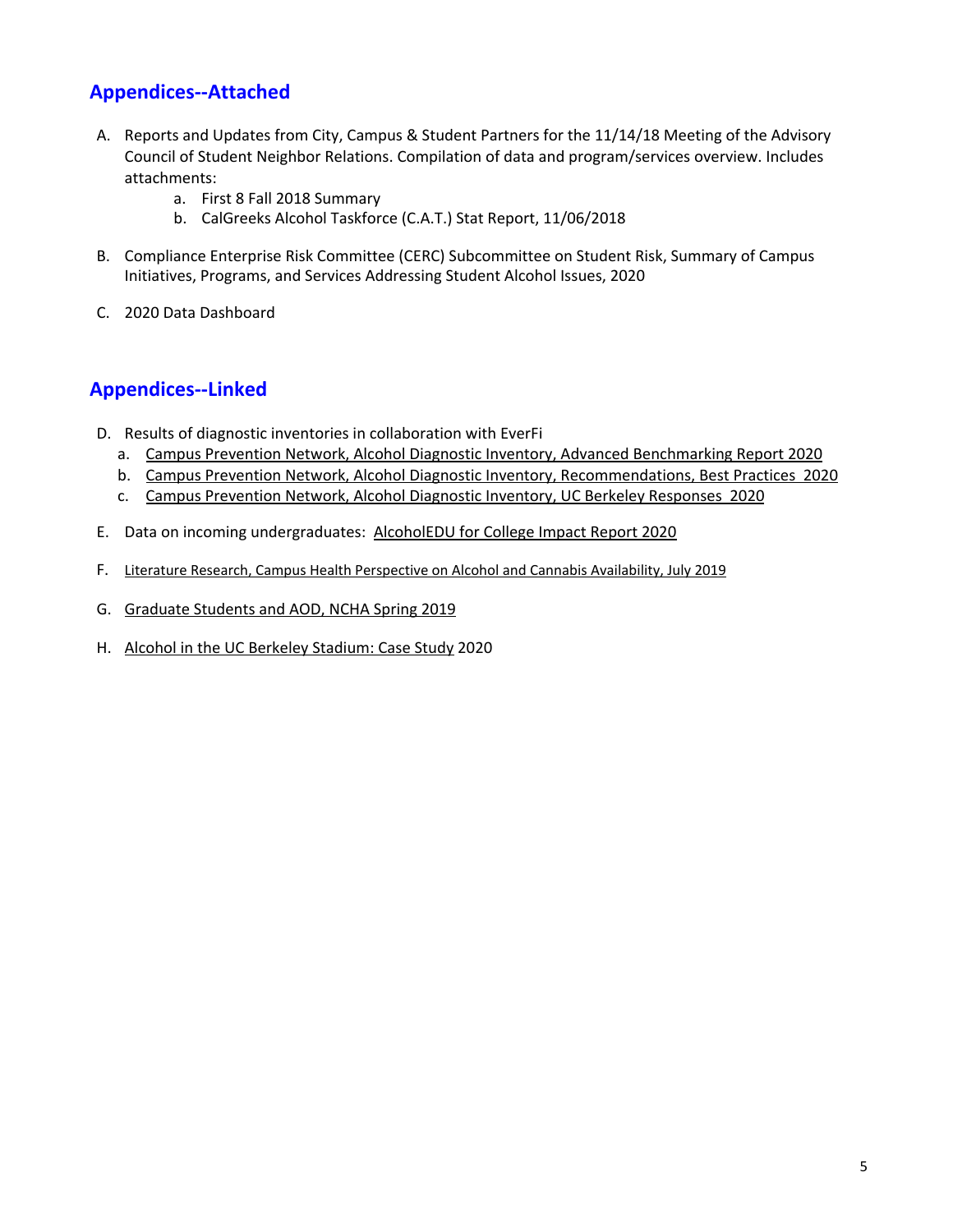## **Reports and Updates from City, Campus & Student Partners for the 11/14/18 Meeting of the Advisory Council of Student-Neighbor Relations**

#### *(UC Berkeley Government and Community Relations document edited for general use, May 2019)*

Below please find updates summaries of reports from our partners in Student-Neighbor Relations. We have also included more thorough reports from participants in the Advisory Council of Student Neighbor [Relations.](https://chancellor.berkeley.edu/advisory-council-student-neighbor-relations)

#### **The First 8**

The First 8 meets regularly to discuss risk prevention strategies and communication efforts around GBO, fire prevention and safety, and upcoming events that heighten student risk. This group of campus, city, and student stakeholders was established in 2016, and meets once a week in the beginning of each semester to foster communication, spot trends, proactively coordinate efforts, and demonstrate a visible commitment to reducing student risk. Even with the yearly student turn over, the dedication of the previous leadership ensures there is continuity into the following year. Over the semester and via the various participants, quantitative and anecdotal information is collected, which has been synthesized in the following summary report. The information is collected from UCPD police report, Res Life incident reports, Berkeley PD Second Response Violation reports, and Happy Neighbors, IFC, and CAT data.

Other campus partners includes Office of Risk Services, Government and Community Relations, PartySafe, Student Affairs, LEAD Center, Tang Center, UC Police Department, Path to Care, Res Life, Athletics, Student Conduct, CERC subcommittee, ASUC Senators and staff, Student Advocates Office, IFC, PHC, CalGreeks Alcohol Task Force, Berkeley Student Cooperative, Berkeley Police Department, Berkeley Fire Department, City Manager's Office. See a [report](https://docs.google.com/document/d/1hFtkKCSsVpfjKwubvyO49WBLeALjyiTiTVKVNuJMDTU/edit?usp=sharing) that incorporates data from many of our First 8 partners here or in the following pages. Contact Leona Chen for more information LeonaC@berkeley.edu

#### **The CalGreeks Alcohol Taskforce**

The CalGreeks Alcohol Taskforce (C.A.T.) is a Greek-affiliated student organization whose mission is to promote the safe and responsible use of alcohol while educating the members of our community. Our organization is composed of members of the Greek community at Cal. Our agents perform community walks of CalGreeks events during the school year to enforce IFC event policies, assess potential risks, and collect data. This information is used to advise CalGreeks member chapters, university officials, and neighbors on risk management performance of the CalGreeks community. Our current VP of Statistics is Emma Engler. She can be contacted at [cat.statistics@calgreeks.com.](mailto:cat.statistics@calgreeks.com) She manages and organizes the data CAT collects from its community walks. We have provided data on noise, crowds, trash, and alcohol consumption at CalGreeks events. We have seen a threefold decrease in hard alcohol consumption at CalGreeks events from the Spring to the Fall as well as a decrease in trash. 95% of CalGreeks events this semester were reported to have served water and/or food. Click here for the recent CAT [report.](https://docs.google.com/document/d/1lHEfozpXX-a0r5lblwhNbxqUQbLwwYHcpy8P-tMnhUs/edit?usp=sharing)

#### **Sustainability: IFC/PHC**

The IFC and PHC VPs of Sustainability have historically had little impact on the community, which makes the progress this past year all the more exciting. Last semester we helped plan a centralized move-out, in coordination with several external stakeholder groups, including the City of Berkeley, Cal Zero Waste, and Berkeley Co-ops. We held the first PHC Greek Earth Week, which centered around programming that educated community members about their impact and hosted a zero waste party were party-attendees were required to bring their own cup to cut down on party waste. Finally, we implemented the first ever waste plan for Cal Day, diverting over seven 30-gallon trash bags of recycling and four 30-gallon trash bags of landfill waste, a model which we will continue to use for Big Game and other major events.

This semester, PHC included sustainability rules in the Recruitment Rules and Procedures, which included banning plastic straws and non-recyclable plates and cups and recommended other best practices. IFC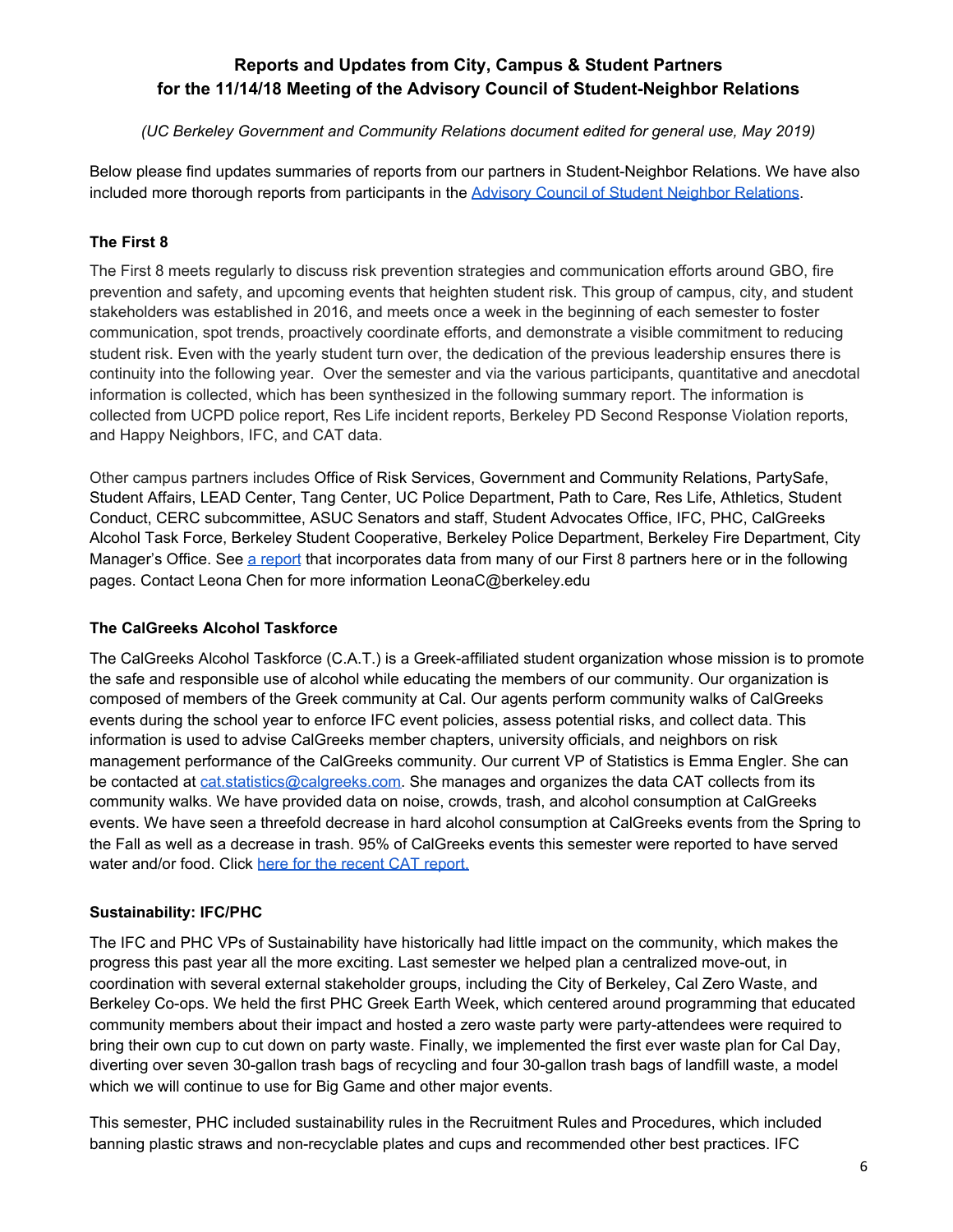Sustainability roundtable attendance went from 6% attendance at the only meeting last semester, to an average of 74% attendance at the 3 sustainability chair meetings this semester; two of which were joint IFC/PHC meetings. At these meetings, we implemented many important changes. First, fraternities have to give "trash talks" which are short blurbs about sustainability that are now required at the entrance of all fraternity events. Additionally, fraternities are mandated to have recycling bins made available throughout the venue with custom signage to further reinforce the importance of sustainability in our community. We are collaborating with Calgreeks Alcohol Taskforce (CAT) to help with peer enforcement of these new sustainable party measures. Based on CAT records, we've had about 60% success in implementing these policies and this number is steadily rising. For the houses that violate IFC's policies, the IFC VP of Sustainability has been recommending fraternities to our judicial board and the funds raised from fines levied against violations are transferred to Greening the Greeks (GTG). GTG is an affiliate organization in Greek life that PHC and IFC have been collaborating on refounding after the organization dissolved in 2017. There needs to be more buy-in to sustainability measures for our community and GTG provides a space for other Greek folks to support and take the lead on various environmental projects that our positions do not have the capacity for. Finally, the IFC VP of Sustainability completed a \$5000 grant which will be used to provide the appropriate number of bins to each fraternity to ensure that we are all up to county specification with respects to waste sorting within the houses. In order to ensure that all no funds are wasted, and that our resources are allocated properly, the IFC VP of Sustainability communicated with officials from Berkeley Waste to walk through the houses and recommend the correct number of cans for each room of the house. As our terms come to a close, we're working on creating detailed transition documents that outlines what we've accomplished and what is still left to be done to support our successor's in their sustainability endeavors.

#### **IFC Settlement**

Updates from IFC Vice President for Campus Relations, Dylan Howser, are as follows:

- IFC is limiting the number of events a chapter is able to host so chapters are able to focus on higher quality of events instead of larger quantity of events.
- Noise and waste violations/complaints are down, but chapters have been put on notice specifically for waste violations.
- IFC will be working on implementing the new NIC Health & Safety Standards, which include no alcohol above 15% ABV, limited number of events per semester, restricted guest lists of 3 guests per member or fire code capacity (whichever is lower).

Please see the Quarterly Reports for more information. Dylan Howser: dylan.howser@nicfraternity.org

#### **The LEAD Center**

The LEAD Center is UC Berkeley's hub for student involvement, leadership development, and co-curricular advising for student organizations, student government, and fraternities and sororities. The Fraternity and Sorority Advising & Leadership Team staff work directly with the CalGreeks Community, including our 4 governing councils, our 60+ fraternity and sorority chapters, and our affinity groups. We provide direct advising and support for their operations, crisis response and support, and education and training. Our goal is to assist the students as they explore their interests, pursue their passions, and create community at Cal. For more information, check out Cal [Greeks](https://drive.google.com/file/d/1yV-H-JjAlpGkXmLGDVSb7hsi7Dnm2lPT/view?usp=sharing) and Safety, an August 2018 document of the LEAD center.

> F&S website - <http://lead.berkeley.edu/about-calgreeks/> Office email - [fandslife@berkeley.edu](mailto:fandslife@berkeley.edu) F&S Team - <http://lead.berkeley.edu/specialization/calgreeks-advising/> Jeff Woods, Director, [jeff.woods@berkeley.edu](mailto:jeff.woods@berkeley.edu) Alex Richards, Coordinator, [alex.richards@berkeley.edu](mailto:alex.richards@berkeley.edu) Frank Albergo, Graduate Coordinator, [fjalbergo@berkeley.edu](mailto:fjalbergo@berkeley.edu)

#### **PartySafe@Cal**

PartySafe@Cal advocates improving party culture and social benefits by decreasing problems related to alcohol. Highlights/data for this semester include: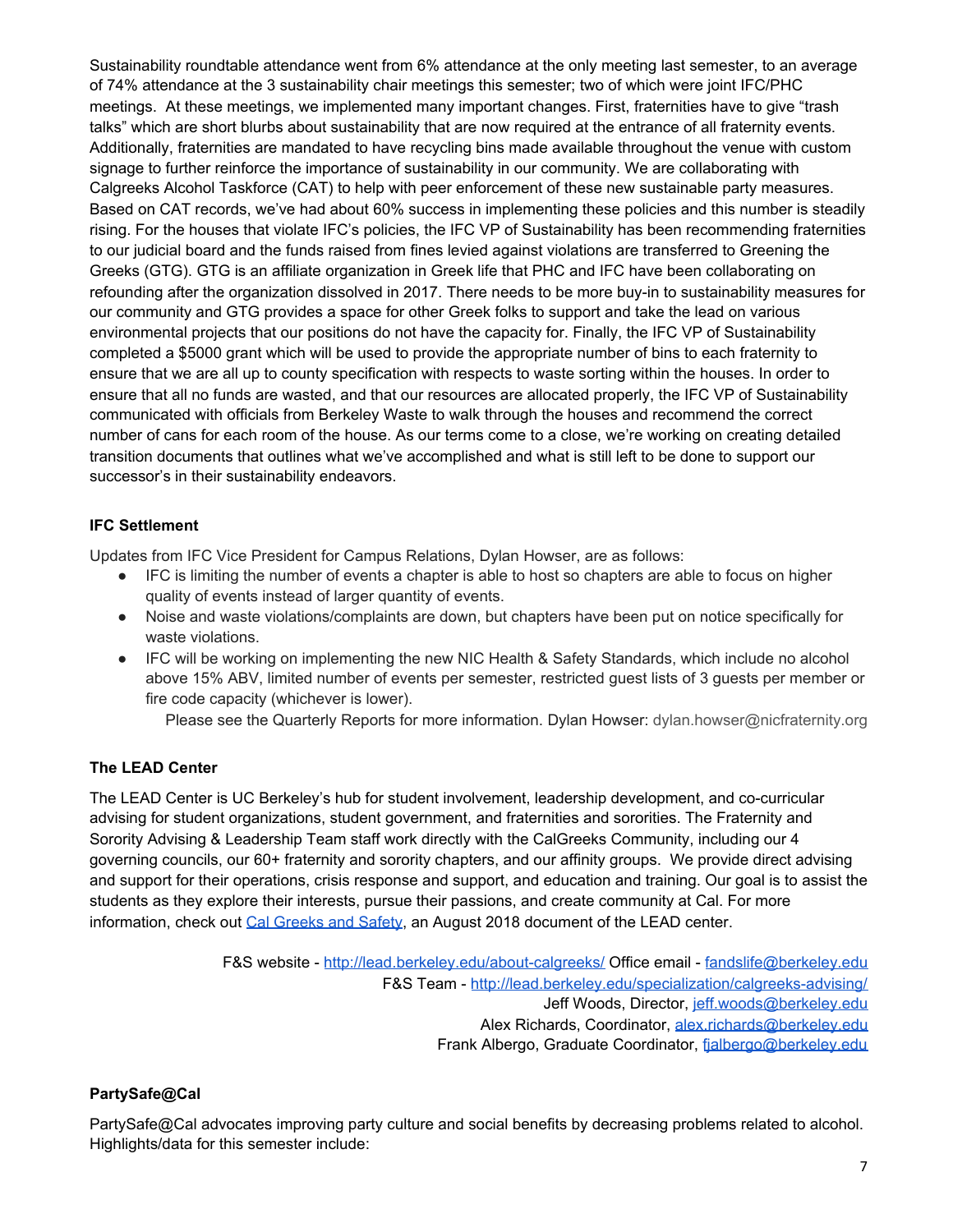- F8 and CERC participation/collaboration/strategic planning to identify, assess and address alcohol and party-related risk with multi-faceted approaches. PartySafe has specifically started Key Informant interviews with non-CalGreek student organizations to better understand the risks and opportunities for addressing off campus party settings. Interviews completed with twelve organizations to date.
- Ongoing education, social marketing and media for campus/community audiences:
	- Updated Fall 2018 Bear Pact script and Bear Perspectives "Alcohol" Gallery materials/experience required for all incoming students
	- Tabled at Fall 2018 Tang Open House (required for all incoming students), GBO Resource Fair, and several times on Sproul Plaza
	- Updated and expanded the [Intervention](https://uhs.berkeley.edu/intervention-scale) Graphics and distributed them widely (Res Halls, Co-ops, Greek Houses, International House, and via PartySafe facebook page and Tang social media)
	- Updated PartySafe/Alcohol slides in RSO Signatory Training reached 1873 student leaders
	- Supported Fall 2018 Happy Neighbors peer to peer outreach
	- [Workshops](https://drive.google.com/open?id=0ByWSIKCK4EIjRm1YalJrd1MtTEFYQmllMUhhZHhhaEw1Y3pZ) & [Consultations](https://drive.google.com/open?id=0ByWSIKCK4EIjWFByTlhET09SR1JpWFlQZXlNTEJEMEF3ODcw) customized and presented to six student organizations Fall 2018
	- Four Hydration Stations set up on higher risk party nights and game days
	- PartySafe videos; PartySafe facebook page; PartySafe [website](https://uhs.berkeley.edu/psafe) & resources
- Consultation with campus and community stakeholders and colleagues at peer institutions.

Karen Hughes, MPH Coordinator PartySafe@Cal and Health Worker Programs, UHS-Tang Center khughes@berkeley.edu

#### **Center for Student Conduct**

The Center for Student Conduct (CSC) has a mission to contribute to the holistic development of students by administering the Code of Student Conduct through equitable practices that promote education, foster a sense of accountability, and encourage community responsibility and mutual respect. Christian Bucey, Conduct Coordinator in the Center for Student Conduct has provided the following data. The numbers below represent the total number of Center for Student Conduct cases in each of the last four Fiscal Years:

FY 2015 – 879 Total Cases (658 Behavioral and 221 Academic) FY 2016 – 800 Total Cases (598 Behavioral and 202 Academic) FY 2017 – 810 Total Cases (505 Behavioral and 305 Academic) FY 2018 – 726 Total Cases (421 Behavioral and 305 Academic)

#### **Recidivism**

Between July 1, 2016 and June 30, 2017, our office saw a recidivism rate of 2.28 %, and between July 1, 2017 and April 6, 2018, our office saw a recidivism rate of 1.67%.

#### Case Resolution

In 2016-17, students mutually resolved their cases with a CSC staff member 99% of the time, and between July 1, 2017 and April 6, 2018, students mutually resolved their cases with a CSC staff member 97% of the time.

To report an incident to our office for review, visit: <https://sa.berkeley.edu/conduct/report>

The Center for Student Conduct 203 Sproul Hall, 510.643.9069 studentconduct@berkeley.edu

#### **Happy Neighbors**

Happy Neighbors seeks to create awareness and optimal neighbor relations through peer education and outreach. Launched in 2009, Happy Neighbors educates students and their neighbors about community expectations, relevant policies and laws, and police and student conduct procedures for possible alcohol, party, and noise-related violations. Messages are promoted through the use of various media and outreach methods,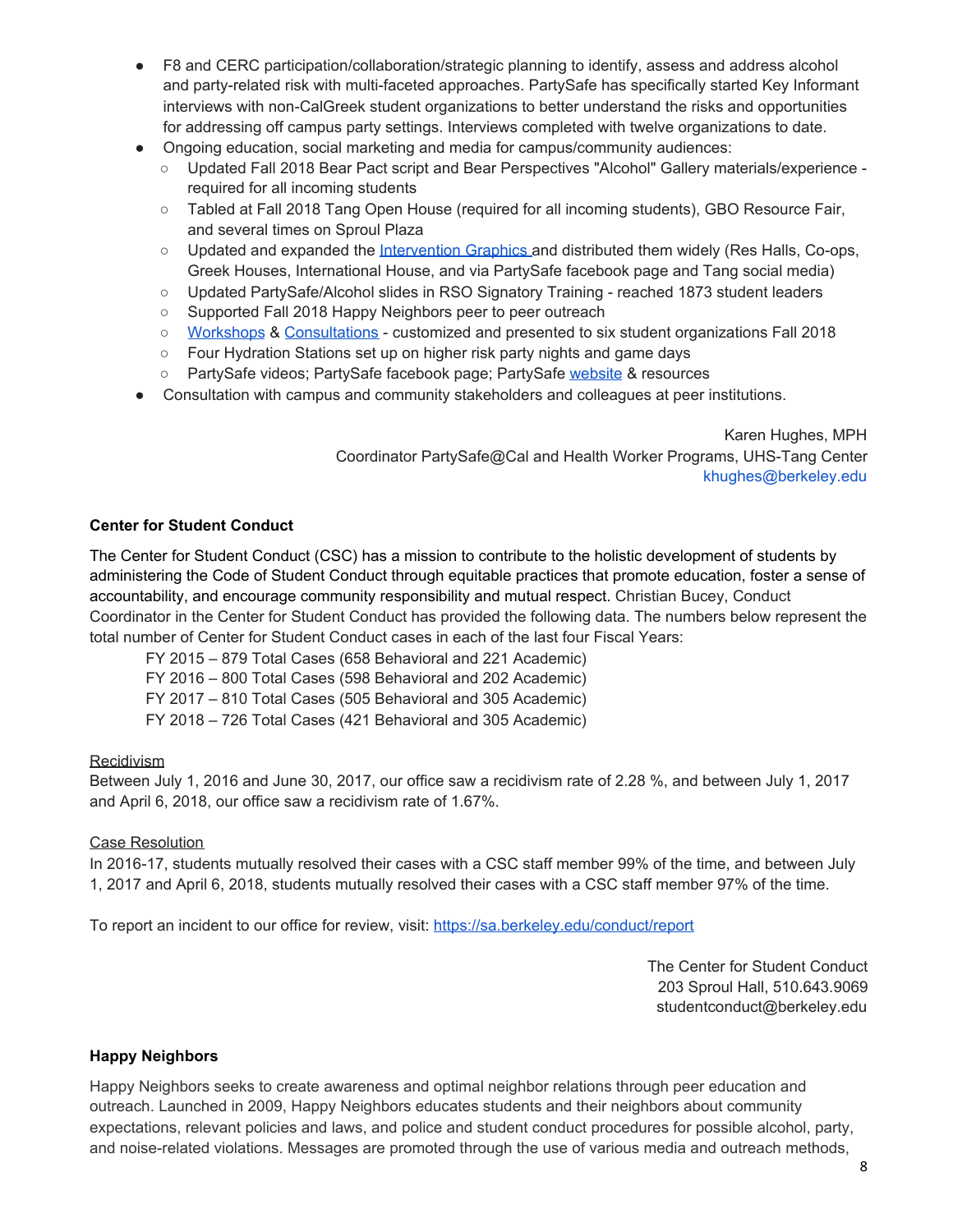often in partnership with [PartySafe@Cal](https://uhs.berkeley.edu/psafe/) and the ASUC. This fall, Happy Neighbors hosted two meetings. Notes are available: Parker Piedmont Happy [Neighbors](https://drive.google.com/file/d/1GD7FW1jcKst7ixt0vNhCWsIDD-IWRuiF/view?usp=sharing) Notes; and Happy [Neighbors/IFC](https://drive.google.com/file/d/1FdLcf4ooJ55UKzlcZW99pwTZM0P6HK4f/view?usp=sharing) Dwight Hillside Notes.

#### **City / UC / Student Relations Committee (aka 4x6)**

This group, comprised of City Councilmembers, student campus leaders, and representatives from UC Berkeley, meet twice a semester to discuss issues which collectively impact their constituents, and explore solutions to common issues. A history of recent meetings may be found on the City's [website](https://www.cityofberkeley.info/Clerk/Home/City/UC/Student_Relations_Committee.aspx).

In the past year, a major accomplishment reached by the Committee was the review and proposed amendments to the City's Group Living Accommodations (GLA) Ordinance. The Committee worked with local residents and students to identify opportunities to improve the ordinance, making it easier to both understand and enforce.

To be notified when new agendas are posted, request to be added to the Committee [distribution](mailto:esteffen@cityofberkeley.info) list by e-mail. Contact: Erin Steffen, Assistant to the City Manager, City of Berkeley [esteffen@cityofberkeley.info](mailto:esteffen@cityofberkeley.info) or (510) 981-7017

#### **Berkeley Police Department**

The City of Berkeley Police [Department's](https://www.cityofberkeley.info/police/) employs use of its [Community](https://www.cityofberkeley.info/Police/Home/Area_Coordinators.aspx) Services Bureau (CSB[\)](https://www.cityofberkeley.info/Police/Home/Area_Coordinators.aspx) to safeguard our diverse community through proactive law enforcement and problem solving, treating all people with dignity and respect. Area Coordinators seek to further accomplish this mission through proactive community engagement and community partnerships. The responsibilities of the Community Services Bureau include helping to organize and collect data for the Southside Safety Patrol, and management of the City's Second Response efforts (spreadsheet, reports, letters to property owners, etc).

Since the beginning of the academic year 2017, the Berkeley Police Department posted over 40 (41) Exhibit As and issued one Exhibit B citation (a fine of \$750). Additionally, the Southside Safety Patrol has continued despite significant patrol staffing challenges. For more, review this report of 2017-18 second [responses.](https://drive.google.com/file/d/1PaBfcRBfYeQgIoLtXH3_Cy_5-lQ4BZ_Z/view?usp=sharing)

> Contact: Officer Sean Tinney, Area 2 Coordinator, CSB [stinney@cityofberkeley.info](mailto:stinney@cityofberkeley.info) or (510) 981-5778

#### **Summary on GLA Updates**

The Berkeley City Council adopted a revised GLA Ordinance on October 16, 2018. The revisions of the ordinance include:

- 1. **Deleting language providing the removal of bedrooms**. Allowing the city to remove bedrooms would increase the existing housing crisis and therefore was removed from the ordinance. The new amendment removes the language allowing the City to require the removal of bedrooms in response to complaints.
- 2. **Adding a definition of property manager.** This addition will define property manager and will also provide specific definitions of the role of the property manager. The additional language states "Property manager means a person who is responsible for the day-to-day maintenance, upkeep, and security of the property. The property manager may be the Owner of the property."
- 3. **Eliminating Community Noise Ordinance Redundancy.** GLA updates include amending 13.42.036C to ensure consistency with the existing Community Noise Ordinance. This amendment removes language regarding noise ordinance policies and refers directly to the Community Noise Ordinance eliminating any redundancy.
- 4. **Removal of Sexual Assault Language.** Concerns from community members as well as sexual assault survivor advocacy groups raised problems with the language in the ordinance. The predominant concern was that labeling a household a nuisance for sexual assault could deter people from reporting the crime. The penal code also already establishes consequences for sexual assault and addresses it through the criminal justice system focusing on the individual responsible for the crime.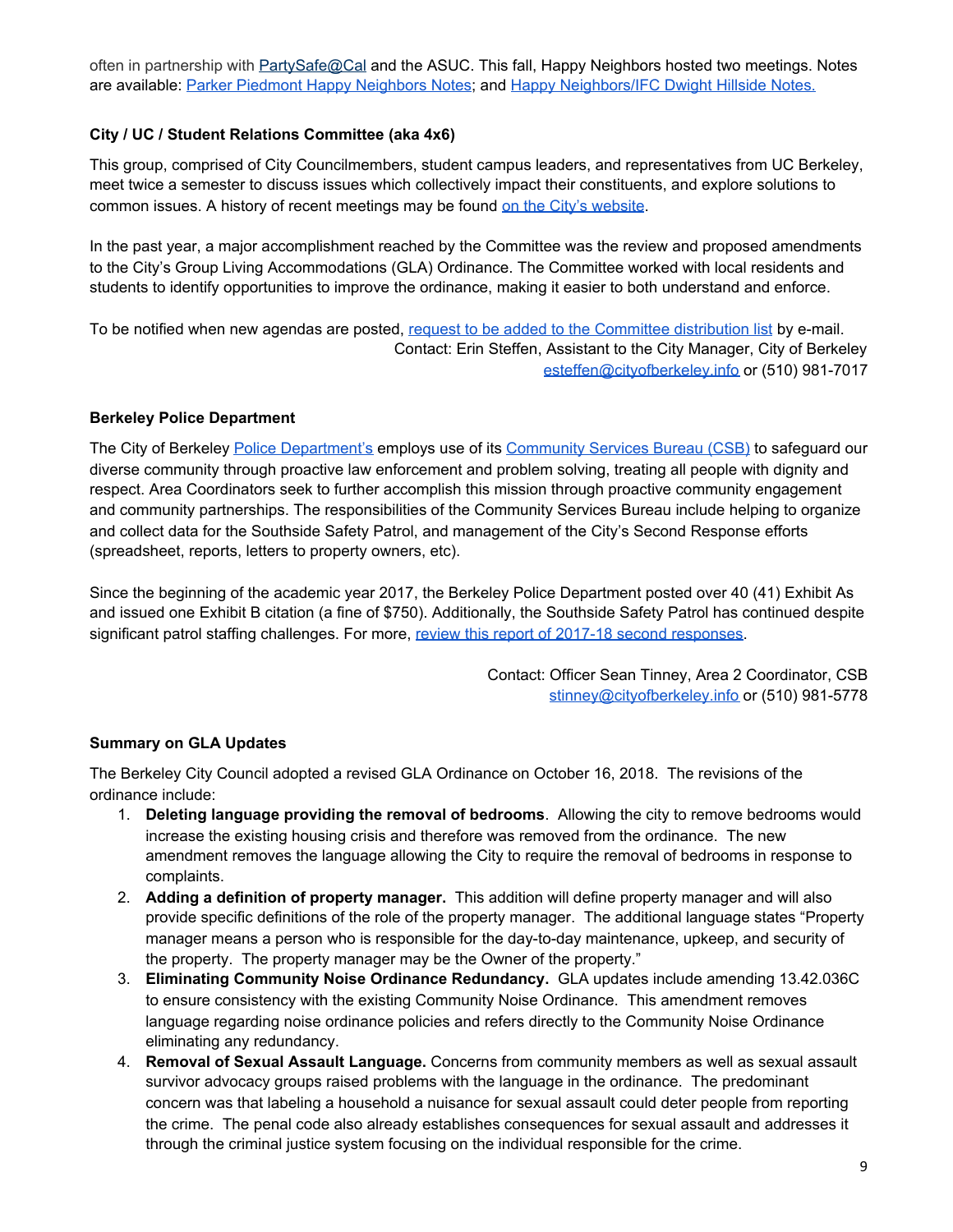The City Council referred the amendments to the City/UC/Student Relations (4 x 6) committee. The vote from the committee was 6-0 in favor: with 4-0 of the council members and 2-0 of the student members present. During the first and second reading by the City Council all present voted in favor of adopting the changes.

> Contact: Erin Steffen, Assistant to the City Manager, City of Berkeley [esteffen@cityofberkeley.info](mailto:esteffen@cityofberkeley.info) or (510) 981-7017

#### **Summary on Move Out Information Report to City Council**

In 2016, the City Council requested an examination on the effectiveness of the Move Out Program to mitigate the impact of students leaving the City of Berkeley each summer. The Neighborhood Services Division at the City of Berkeley submitted an informational report regarding the Move Out Program and Partnership with UC Berkeley to City Council on September 25, 2018.

#### *Communication & Outreach*

The City of Berkeley implemented a targeted mailing campaign and press release to reach students, landlords, and residents of the City of Berkeley to educate people about appropriate disposal methods for unwanted materials. A residential flyer and postcard were mailed to approximately 6500 residents and property owners located within a mile of the UC Berkeley campus. Students created a new website and utilized door to door volunteers as well as numerous social media tools to educate students about waste disposal and reuse opportunities. The Panhellenic Community and Associated Students of the UC used heat maps of past illegal dumping locations to inform targeted canvassing, working towards prevention of illegal dumping in the community.

#### *Diversion of Waste through Recycling and Reuse*

The Chancellor's Community Partnership Fund grant helped students launch the "Cooperative Reuse" pilot program. This program allowed students to drop off items at a central location, or to contact the Berkeley Student Cooperative directly to assist with picking up reusable items; items were then stored and/or donated to other community residents in need of household supplies. All items that were not able to be reused were then disposed of by students at the City Transfer station. This program has been impactful in eliminating the impact of illegal dumping, as well as meeting the needs of the community in search of low to no cost furnishings.

#### *Overall*

As a result of this partnership with UC Berkeley, the increased involvement of students in 2018 should be highlighted as a significant strength in development of this year's Move Out programming effectiveness. Both the University and the City of Berkeley are committed to improving the program in future years, to mitigate impacts on neighborhoods and to increase involvement of student leadership in their communities and local government. Fore more, view the report staff [prepared](https://drive.google.com/file/d/158WnyTo1uDAwz3m0ijn0k5TcBk8_kp0Z/view?usp=sharing) for the city council.

> Contact: Bre Slimick, Neighborhood Services, City of Berkeley BSlimick@cityofberkeley.info or (510) 981-701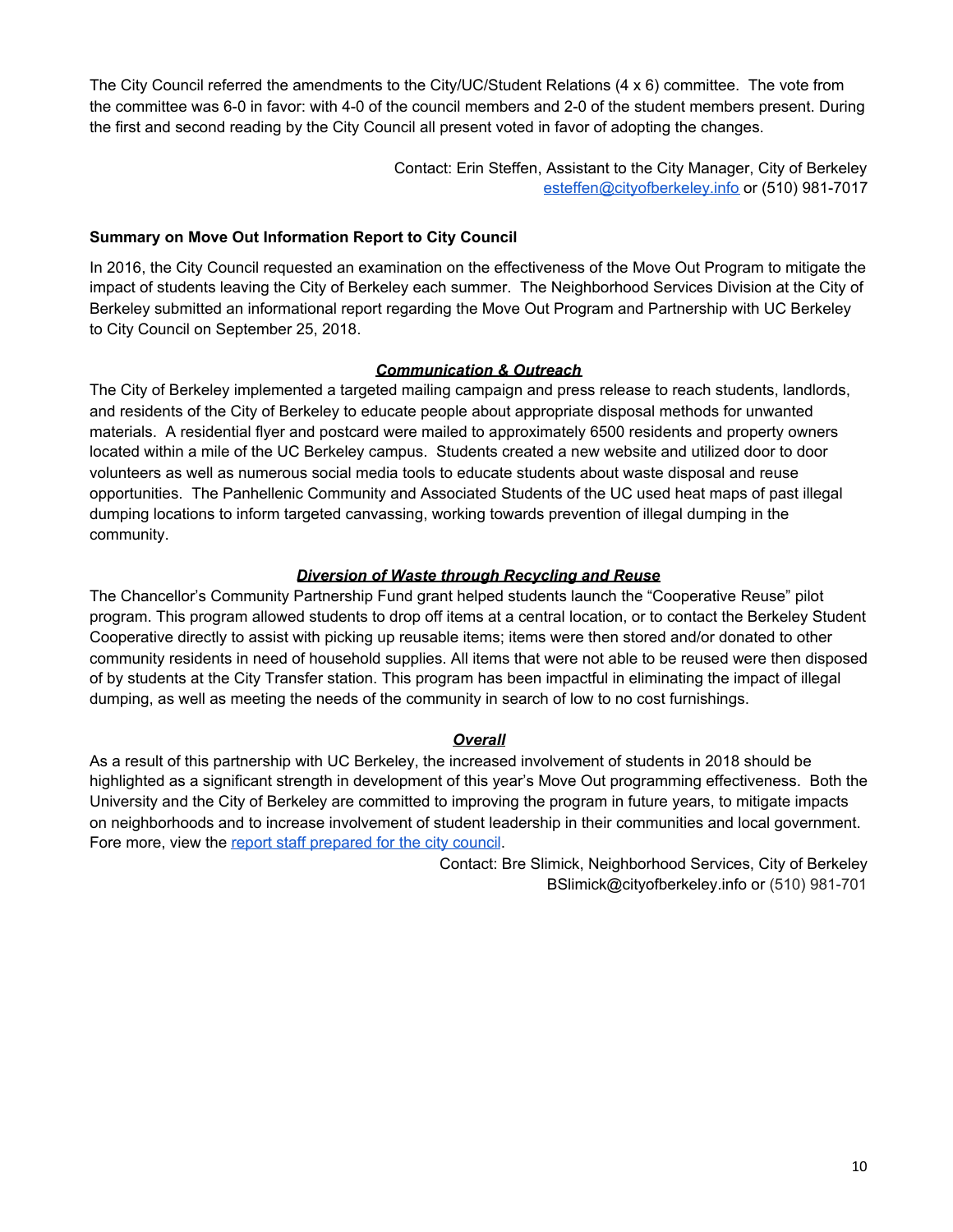# **First 8 2018 Fall Summary**

The First 8 has been an active initiative since fall of 2016. Historically, alcohol misuse and crimes of opportunity trend up during the first few weeks of the semester. This group convenes during this time to foster communication, spot trends, proactively coordinate efforts, and demonstrate a visible commitment to reducing student risk. Members of the committee includes student leadership, campus staff, and city representatives. Below is a brief summary of data points from this semester in comparison to previous semesters. Participants in First 8: Office of Risk Services, Government and Community Relations, PartySafe, Student Affairs, LEAD Center, Tang Center, UC Police Department, Path to Care, Res Life, Athletics, Student Conduct, CERC subcommittee, ASUC Senators and staff, Student Advocates Office, IFC, PHC, CalGreeks Alcohol Task Force, Berkeley Student Cooperative, Berkeley Police Department, Berkeley Fire Department, City Manager's Office



#### **From Campus Property (through the weekend of Halloween),** *from UCPD reports*

|      | <b>Incidents</b> | Transports |
|------|------------------|------------|
| 2014 | 37               | 28         |
| 2015 | 68               | 38         |
| 2016 | 55               | 37         |
| 2017 | 81               | 47         |
| 2018 | 57               | 33         |

*from RSSP data*

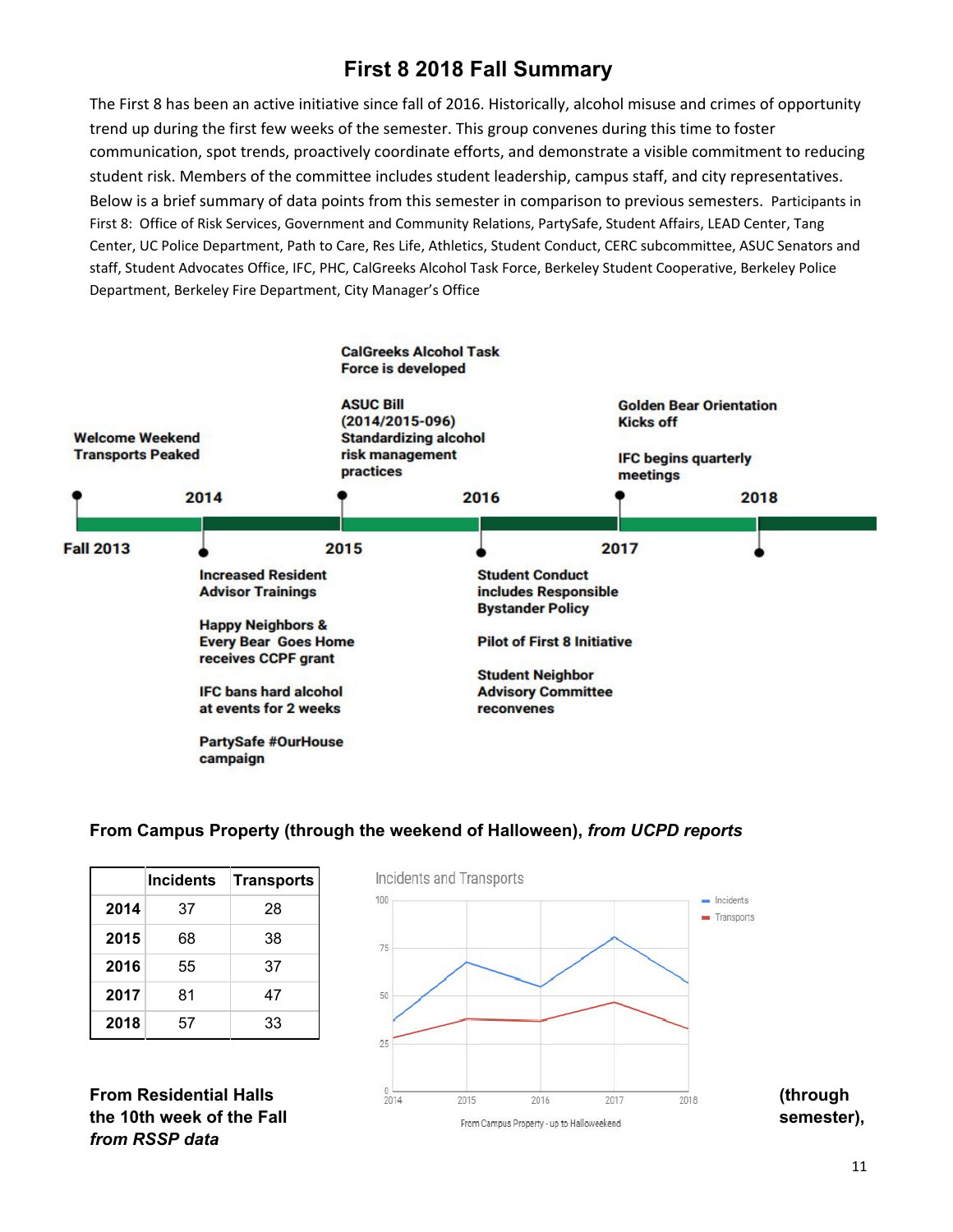|         | Transports Warnings Incidents |      | Informal High Level |
|---------|-------------------------------|------|---------------------|
| 2017    | 45                            | 27   | 109                 |
| $2018*$ | 21                            | 78** | 83                  |

\*Includes the 10% more students housed this semester.

\*\*The spike in Informal Warnings could be correlated with the decrease of Restorative Circles due to not enough staff to administer.



According to CalGreek Alcohol Taskforce reports, hard alcohol at Greek events have dropped from

40% in the Spring of 2018 to 14% in the Fall. And water availability has been recorded at 95% of the events. Earlier in the semester, 9 students from the ASUC EAVP Local Affairs team, IFC Risk Management team, PartySafe interns, and GCR's Happy Neighbors staff canvassed the southside neighborhood to post Quiet Signs and interacted with approximately 30 neighbors (student and long term), inviting them to the upcoming Parker Piedmont neighborhood community meeting and share city and campus information on ways to be a great neighbor.

#### **IFC Violations,** *from the IFC Quarterly Report*

|                              | <b>IFC Policies &amp; Greek Code</b> | <b>COB Enforcement</b> |
|------------------------------|--------------------------------------|------------------------|
| May - September, 2017        | 12                                   |                        |
| September - December, 2017   | 15                                   |                        |
| December, 2017 - March, 2018 |                                      | 5                      |
| <b>March - May, 2018</b>     |                                      |                        |
| May - September, 2018        | ۰.                                   |                        |

#### **Second Response Violations,** *from BPD reports*

|           | Fall | <b>Spring</b> | <b>Summer</b>  | <b>Totals</b> |
|-----------|------|---------------|----------------|---------------|
| 2011-2012 | 99   | 38            | 6              | 143           |
| 2012-2013 | 53   | 27            | 8              | 88            |
| 2013-2014 | 73   | $10+$         | 0              | 73            |
| 2014-2015 | 47   | 32            | 0              | 79            |
| 2015-2016 | 54   | 32            | 0              | 86            |
| 2016-2017 | 31   | 29            |                | 60            |
| 2017-2018 | 30   | 8             | $\overline{2}$ | 40            |

3 violations have been reported so far, around the campus area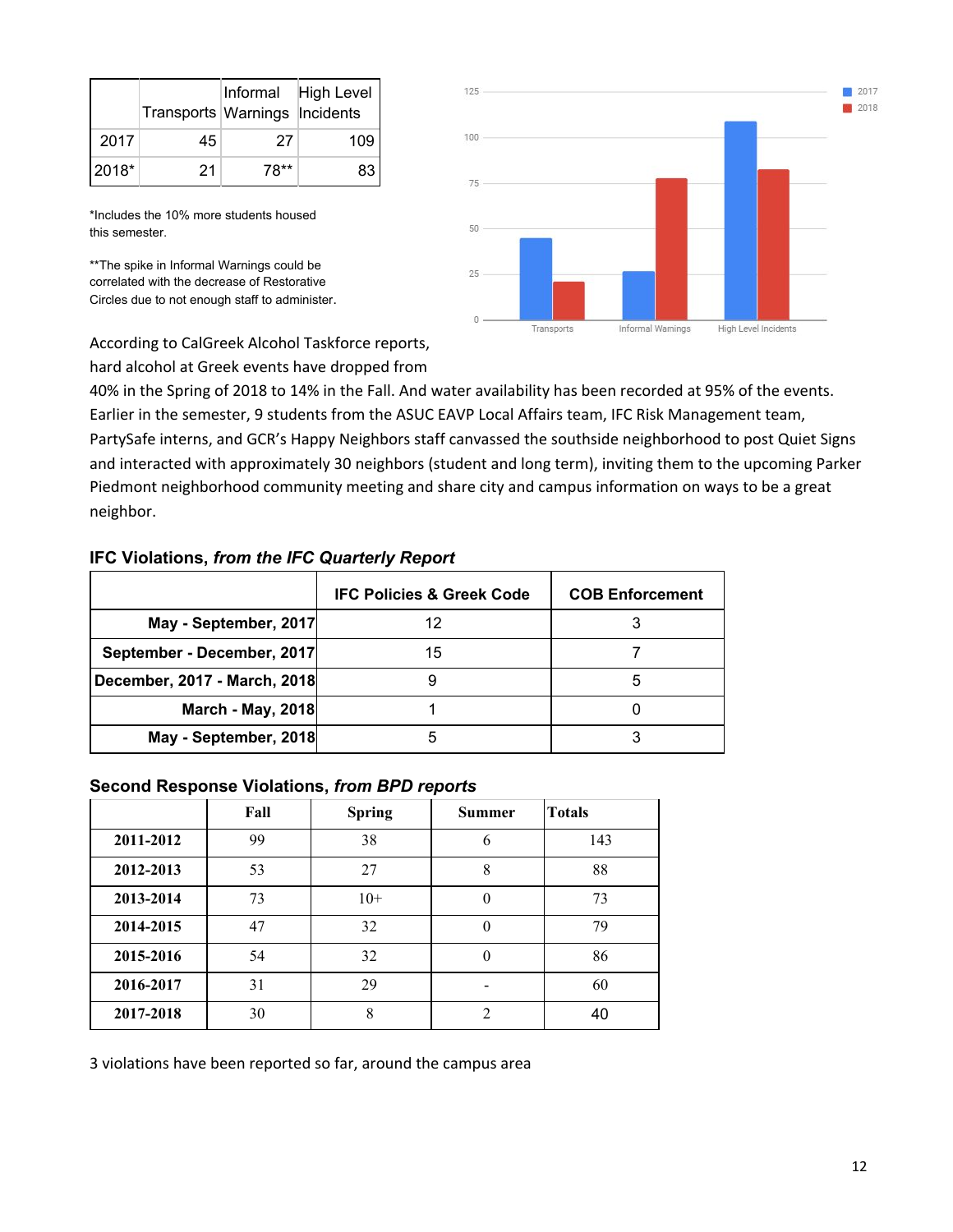

# C.A.T. Stat Report- 11/6/2018

The CalGreeks Alcohol Taskforce (C.A.T.) is a Greek-affiliated student organization whose mission is to promote the safe and responsible use of alcohol while educating the members of our community. Our organization is composed of members of the Greek community at Cal. Our agents perform community walks of all Greek events during the school year to enforce IFC event policies, assess potential risks, and collect data. This information is used to advise CalGreeks member chapters, university officials, and neighbors on how the Greek community's risk management is performing.

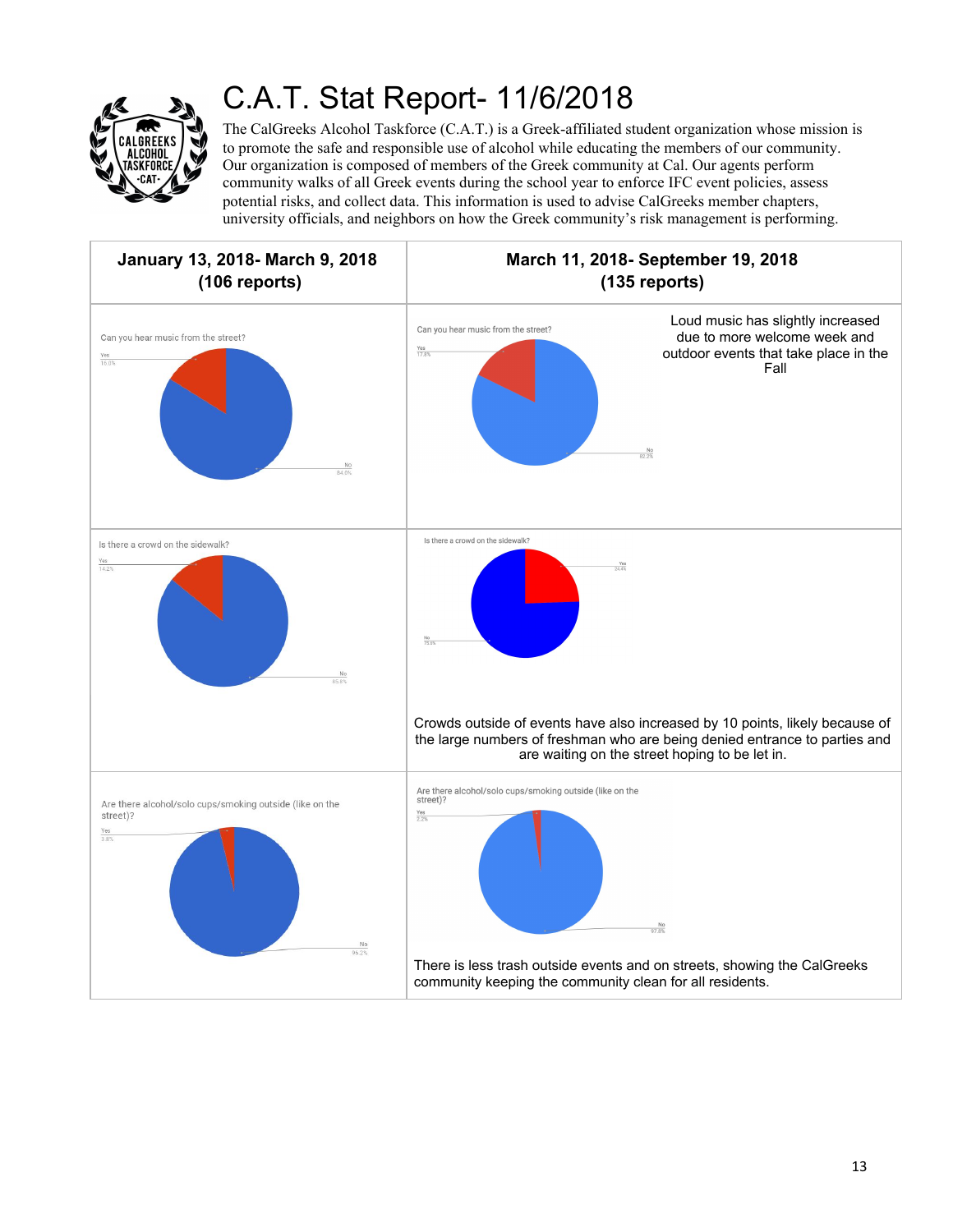## What Alcohol is Being Served?



## January 2018-Present:



## Food and Water



See more details on food and water [here](https://docs.google.com/spreadsheets/d/1R8WP9XNkX6TG4d6XJXNqxzCGMNWvCu_SrVUNZhK3O6g/edit?usp=sharing).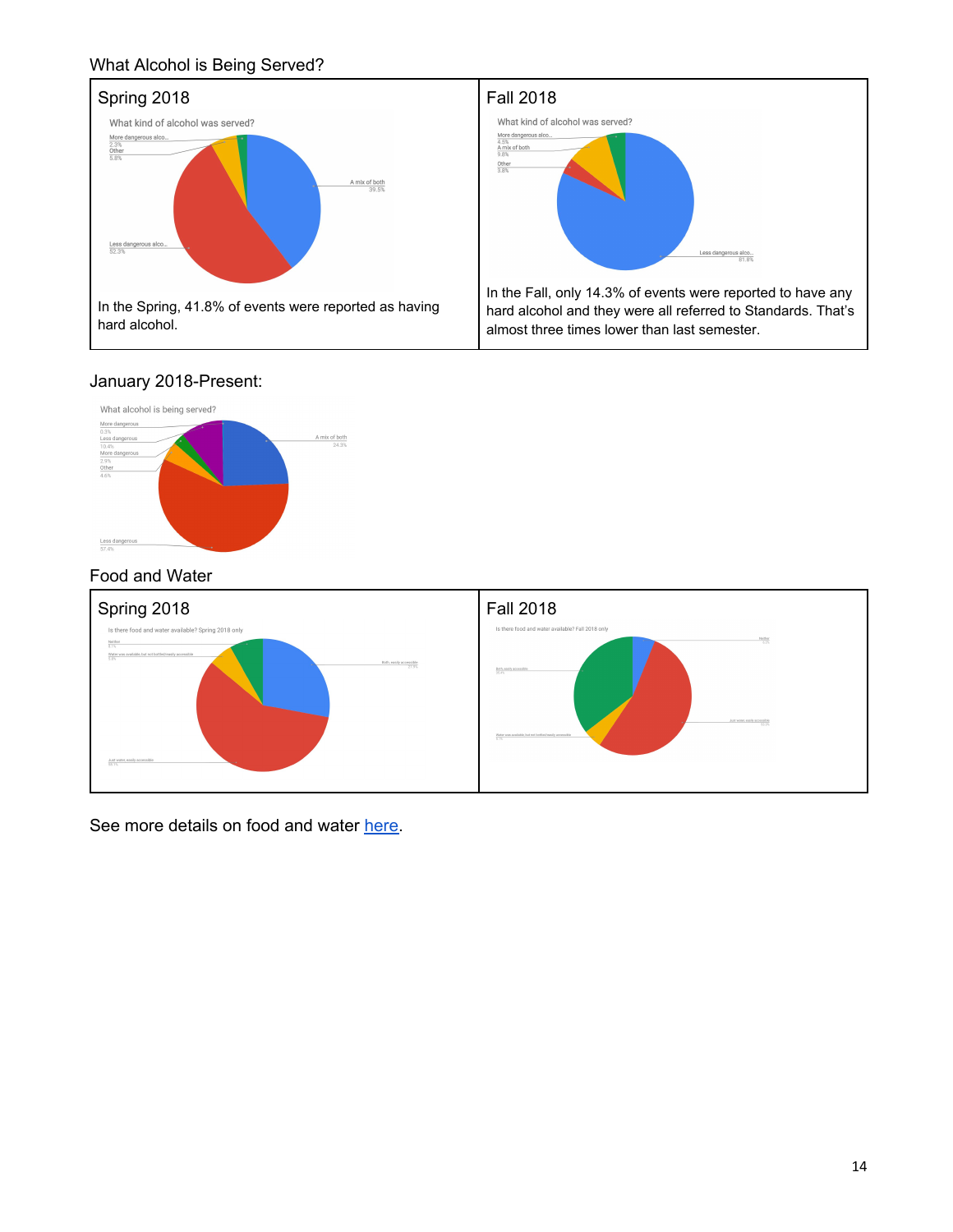#### **Compliance Enterprise Risk Committee (CERC) Subcommittee on Student Risk Summary of Campus Initiatives, Programs, and Services Addressing Student Alcohol Issues**

## **CERC Student Risk Committee Charter**

The Student Risk Committee is a multidisciplinary coalition of campus stakeholders that seeks to collaboratively explore ways to address emerging and current risks that impact students in the UC Berkeley community by collecting and reviewing data, tracking trends, and identifying methods of reducing those risks. When appropriate, or asked to, the committee will provide risk reduction recommendations to senior leadership. The Student Risk Committee is chaired by a representative from the Office of Risk Services, University Health Services, and Student Affairs

Student risk issues include, but are not limited to: alcohol and other substance use, mental health, sexual harassment/violence, and general campus safety. Members of the Student Risk Committee consist of campus staff and students. Staff members will come from units including but not necessarily limited to:

- Residential Life
- Center for Student Conduct
- LEAD Center
- Intercollegiate Athletics
- University of California Police Department (UCPD)
- Student Affairs
- University Health Services (UHS)
- Office of Risk Services
- Government and Community Relations
- PATH to Care Center
- Office of the Prevention of Harassment & Discrimination

Student members will include, but not necessarily be limited to:

- ASUC Senator(s) and Executive Leadership
- **O** Interfraternity Council Vice President of Risk Management
- Panhellenic Council Vice President of Risk Management
- Student Advocate Appointee
- ASUC Campus Safety Committee Chair
- Partysafe@Cal representative
- Berkeley Student Cooperative
- Residential Hall Association or Peer Review Board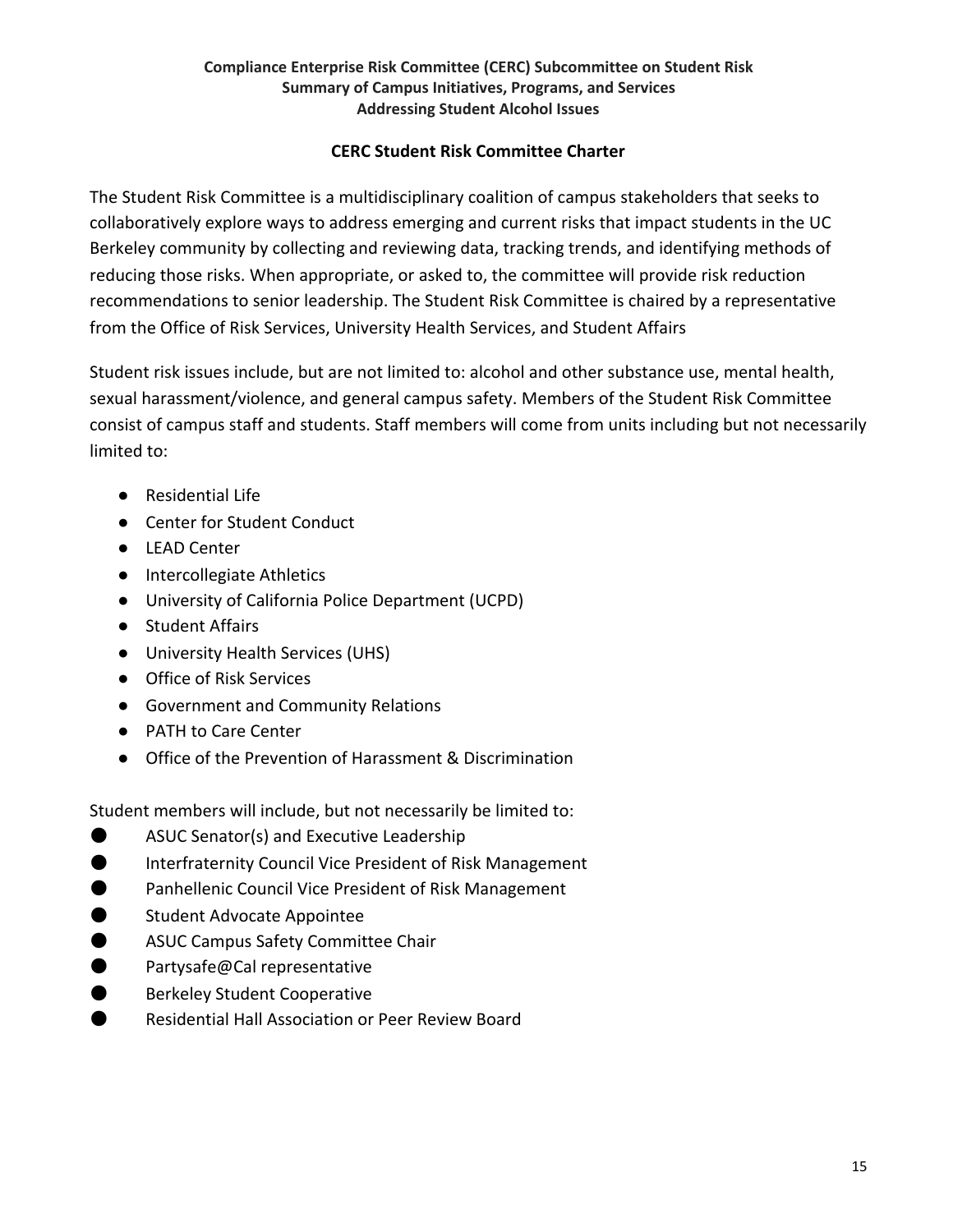## **Summary of Current Campus Initiatives, Programs, and Services Through Fall 2020** Revised 10/15/2020

## **Overall Campus**

**Activity Name**: Compliance and Enterprise Risk Committee, Subcommittee on Student Risk **Brief description**: The Student Risk Subcommittee of the campus wide Compliance and Enterprise Risk Committee (CERC) is chaired by the campus Risk Manager. Membership is made up of student leaders and multiple campus units. The Subcommittee is charged with identifying methods to reduce the risks faced by students. Perhaps the most critical risk faced by students is alcohol misuse; thus the first task of the Student Risk Subcommittee has been to address the risk of alcohol misuse by students. **Contact person:** Laila DeBerry, Risk Services

## **Activity Name**: First 8

**Brief description**: In Fall 2016 this group replaced the Berkeley Roundtable on Indoor Events hosted by the Berkeley Fire Department. It is composed of multiple campus units, student leaders, and representatives from the Berkeley Fire Department, Berkeley Police Department, and Berkeley City Manager's Office. The group meets every Wednesday during the first eight weeks ("First 8") of fall semester to foster communication, spot trends, coordinate efforts, and show both students and neighbors a more visible commitment to reducing student risk. The weekly meetings end after Halloween, but the group continues to meet roughly once a month on an ad hoc basis to address student-related risks of concern to both the campus and city. **Contact persons:** Leona Chen, Risk Services

## **Activity Name: [Responsible Bystander Policy](http://sa.berkeley.edu/sites/default/files/UCB%20Responsible%20Bystander%20Policy%20Final%205-6-16.pdf)**

**Brief description:** In Spring 2016 the campus approved an amendment to the Code of Student Conduct that encourages students and student organizations to seek medical assistance for fellow students experiencing an alcohol- or controlled substance-related medical emergency. The amendment exempts from the Student Conduct process anyone who reports such a medical emergency even if they themselves have violated the Student Code of Conduct regarding alcohol or controlled substances.

**Contact persons:** Student Conduct Office

## Activity Name: [Campus Alcohol Website](http://riskservices.berkeley.edu/alcohol-campus) - Risk

**Brief description**: Information, resources, and central location for campus alcohol and other drug policies

**Contact person:** Leona Chen, Risk Services

## **Activity Name:** [Alcohol and Other Drug \(AOD\) Website](https://uhs.berkeley.edu/health-topics/alcohol-and-other-drugs) - UHS

**Brief description:** UHS staff work closely with students, staff, faculty and community partners on year-round services and initiatives that aim to reduce risk, consequences and harm from the use of alcohol and other drugs. This website is designed to inform and support these efforts. **Contact person:** Karen Hughes, Health Promotion - UH[S](http://riskservices.berkeley.edu/alcohol-campus)

**Activity Name**: [AOD Confidential Counseling & Support - UHS - Social Services](https://uhs.berkeley.edu/counseling/social-services/specialty-counseling/alcohol-and-other-drugs)

**Brief description**: Individual and group counseling and support to help students clarify and achieve their AOD goals (e.g. get what they want from their use, without the things they don't want). Also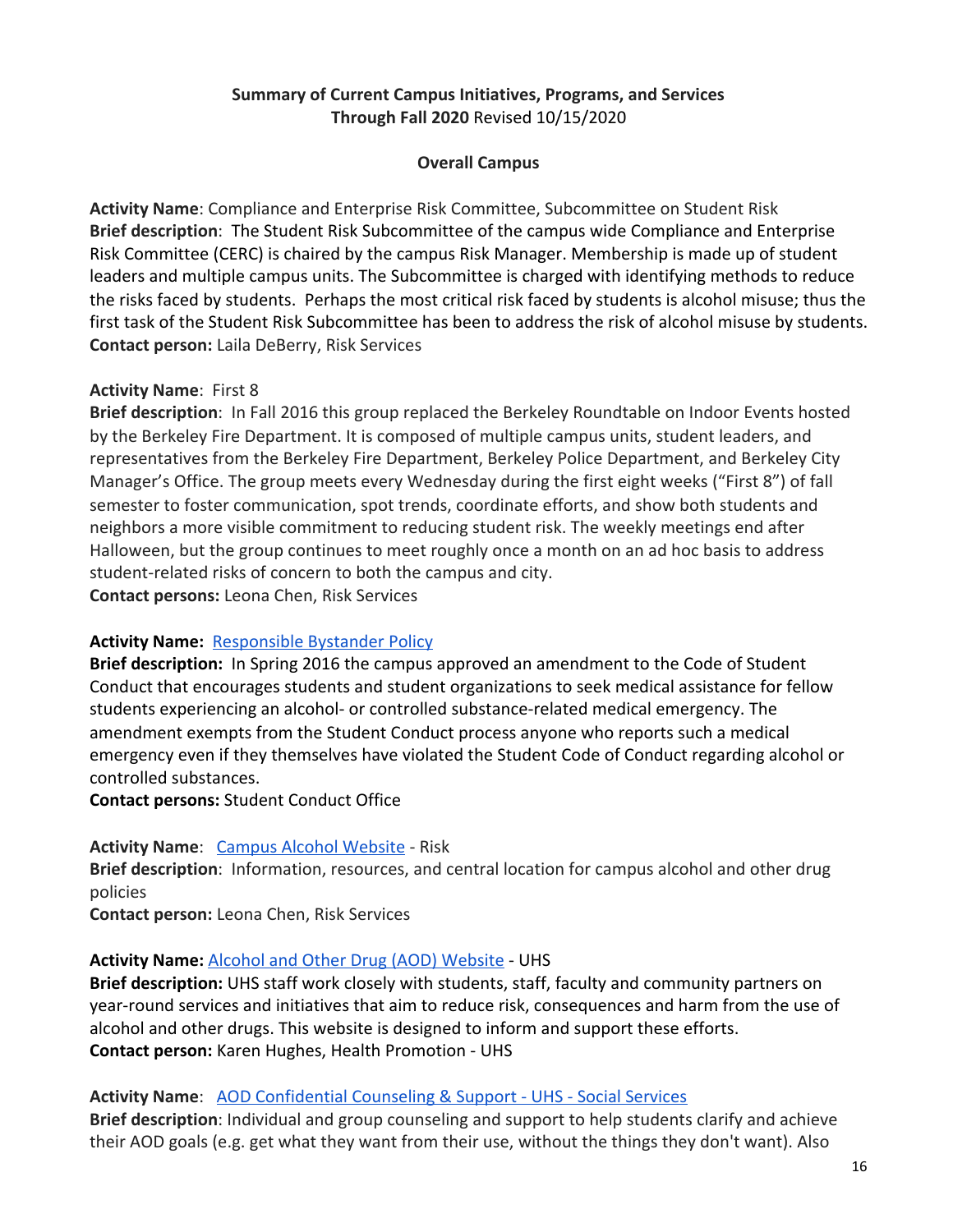support if concerned about others' use. Referrals to mental health and AOD services outside UHS. Mandated services, (individual, groups, workshops,) for those referred by the Center for Student Conduct, Residential Conduct, I-House, Co-ops, and other referring bodies outside of campus. **Contact person:** Tobirus Newby, manager, or Robin Walley, AOD Specialist - UHS

## **Activity Name**: [PartySafe@Cal](https://uhs.berkeley.edu/psafe/) Campaign - UHS - Health Promotion

**Brief description**: Multi-faceted campaign which operates simultaneously to reach individual students, the student body as a whole, and the greater college community. Use our toolkits, education materials, videos and consultation services to keep it social, not slurred. **New:** [PartySafe: Healthy Pandemic Practice](https://uhs.berkeley.edu/coronavirus/health-information/protect-yourself-and-others-prevention/partysafe-healthy-pandemic)

**Contact person:** Karen Hughes, Health Promotion - UHS

## **Activity Name**: [Health Worker Program](https://uhs.berkeley.edu/healthworkers) - Health Promotion - UHS

**Brief description**: Health Workers are student volunteers trained to use health education and peer advising to promote self care and healthy habits, risk management, and responding to health concerns effectively using home-care or professional health services. AOD prevention and intervention awareness and skills are a core part of program activities. **Contact person:** Karen Hughes, Health Promotion - UH[S](https://uhs.berkeley.edu/psafe/)

## **Activity Name**: [Happy Neighbors](http://chancellor.berkeley.edu/gcr/local-community/programs-initiatives#happy) - GCR

**Brief description**: Creating awareness and optimal neighbor relations through peer education and outreach. This program educates students and their neighbors about community expectations, relevant policies and laws, and police and student conduct procedures for possible alcohol, party, and noise-related violations. Happy Neighbors messages are promoted through the use of various media and outreach methods, often in partnership with PartySafe@Cal. **Contact person:** Jen Loy, Government & Community Relations

## **New Undergraduates**

## **Activity Name**: [Golden Bear Orientation / Prep](https://orientation.berkeley.edu/new-students/before-you-arrive/golden-bear-prep/) - NSS

**Brief description**: Online course all incoming undergraduates take prior to coming to campus covering aspects around safety and wellness, i.e. how to protect yourself, how to find help, how to access Tang Center (university health services), AOD prevention and intervention, and mental health resources, and how to manage your basic needs (finances, food security, etc.) **Contact person:** Micki Antovich, New Student Services

## **Activity Name:** AlcoholEdu

**Brief description:** Berkeley uses the AlcoholEdu online course to ensure every new student receives a base level education on alcohol, cannabis, and e-cigarettes. Whether they are abstainers, moderate drinkers, or heavy drinkers, each student receives relevant content, personalized feedback and practical strategies that are appropriate for their needs. **Contact Person:** Karen Hughes, UHS - Health Promotion

## **Activity Name:** Bear PACT

**Brief description**: Presentations during Welcome Week for all new undergraduate students, including making healthy decisions, party behaviors, dealing with alcohol emergencies, and community support. **Contact person:** New Student Services and University Health Services

**Activity Name:** Bear Perspectives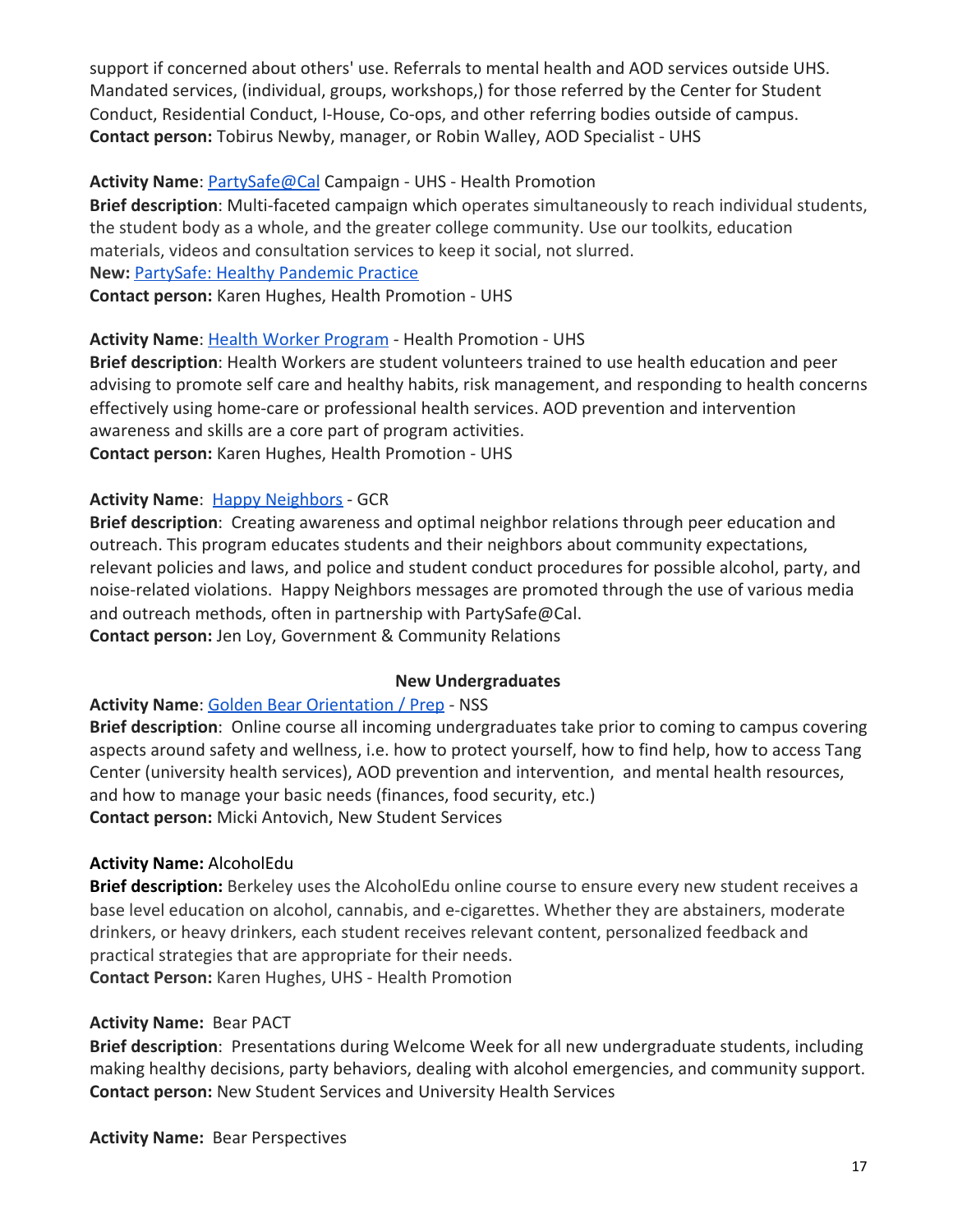**Brief description:** Gallery Walk required for all new undergraduate students during Welcome Week to reinforce and expand on Golden Bear Prep and Bear Pact themes and resources. Provide students an opportunity to reflect and set intentions once on campus.

**Contact person:** New Student Services and University Health Services

## **Activity Name**: Residential Getting Your Bearings Events

**Brief description**: Units host events to welcome new students. Activities include: GYB Welcome Socials with Resident Faculty; Community Meetings with Student and Professional Staff; and Residential Tutoring Bootcamp Workshops. Each unit also hosted a variety of events to welcome students into their new communities.

**Contact person:** New Student Services and Res Life, Student Affairs

## **Cal Greeks**

**Activity Name:** Social & Risk Management Training

**Brief description**: Social & Risk Management Training (SRMT) is a two part training at the beginning of the Fall and Spring semesters. The Spring SRMT is more experiential based with students learning how to register an event, the policies in registering an event, how to intervene effectively at events, and how to see the warning signs for potential sexual violence. The Fall SRMT focuses more on culture change and is presented in TedX style.

**Contact person:** Frank Albergo **For more info:** lead.berkeley.edu

**Activity Name**: New Member Academy

**Brief description**: Educational program at the beginning of the Fall and Spring semesters for new members to the CalGreeks community. Introduces new members to community values, history, and leadership opportunities, and discusses hazing, sexual assault, alcohol abuse, and diversity/inclusion. **Contact person:** Frank Albergo

**For more info:** lead.berkeley.edu

**Activity Name**: Mandatory Alcohol Education Program for CalGreeks Chapters

**Brief description**: All recognized fraternities and sororities in the CalGreeks community are required to implement at least one educational program each semester for at least 80% of its membership. Programs can vary from chapter to chapter, however most chapters utilize Every Bear Goes Home, Berkeley Police Department, and PartySafe@Cal.

**Contact person:** Frank Albergo, Jeff Woods

**For more info:** <http://lead.berkeley.edu/wp-content/uploads/2015/01/all-greek-social-code.pdf>

## **Activity Name**: General Advising

**Brief description**: Many fraternities and sororities work with their advisor to develop programs that follow policy and best practices with alcohol. Advisors work with groups to help develop safer cultures around alcohol at individual organizations.

**Contact person:** Frank Albergo, Jeff Woods

## **Student Organizations**

## **Activity Name**: Signatory Training

**Brief description**: Introduction to leading a student organization for student signatories, covering topics such as room reservations, responsibilities of signatories, and leadership skills. Additional topics: how student leaders address difficult issues such as sexual assault, mental health, and alcohol.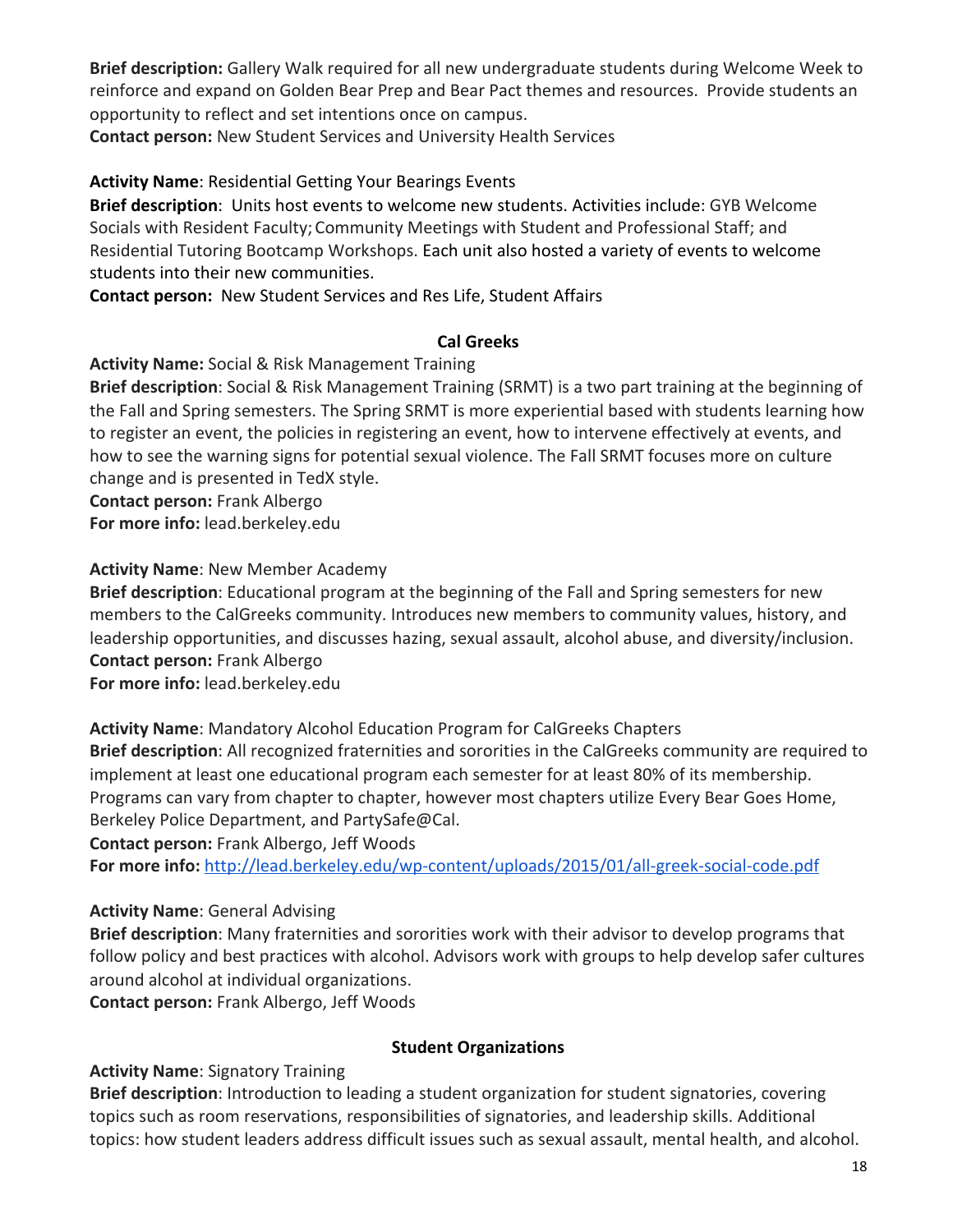**Contact person:** Marissa Reynoso **For more information**: lead.berkeley.edu

#### **Intercollegiate Athletics**

**Activity Name:** Intercollegiate Athletics Specific Alcohol Statement and Policy **Brief description**: Policy statement about alcohol use/misuse and a policy of how it is dealt with **Contact person:** Ryan Cobb

#### **Residence Halls**

**Activity Name:** [Residential Code of Conduct](https://reslife.berkeley.edu/conduct/residential-code-conduct) **Brief description**: Outlines community expectations related to alcohol and other drugs in the residence halls.

**Contact person:** Amber Ulmer

**Activity Name**: Residential Hall Staff Training

**Brief description**: Hall staff including Senior RA's, Theme Program RA's, RA's & RD's discuss and review signs of students who need medical attention due to alcohol intoxication and Residential Life's protocols for addressing incidents and documenting what happened. **Contact person:** Amber Ulmer

**Activity Name**: Alcohol Incidents in Residence Halls Report **Brief description**: For the first six weeks of the fall semester every year we track and report alcohol related incidents to RSSP Cabinet, DOS Dean Circle, and others in the University. This report particularly tracks transports the residential staff were involved in handling. **Contact person:** Dale Morrow

**Activity Name:** Residential Conduct Poster Series

**Brief Description:** A series of 9 posters are placed throughout the residential community proactively highlighting the most violated residential conduct policies and campus resources. Specifically there are posters for Alcohol, Drugs, and Smoking. **Contact person:** Dale Morrow

#### **Rec Sports**

**Activity Name:** [Cal Sport Clubs](https://recsports.berkeley.edu/sport-clubs/)

**Brief description**: 35 competitive clubs that compete at regional and national level. Participation is open to all skill sets and currently anyone with a current Rec Sports membership. **Contact person:** Katie Carlson

**Activity Name**: Cal Sport Clubs - Officer Orientation **Brief description**: Start of fall semester a half day, conference style meeting is held. Topics such as social media, health & fitness, travel policy, financial policy, program compliance, brand management **Contact person:** Katie Carlson

**Activity Name**: Cal Sport Clubs - Sport Club Association Meetings (~4 per AY) **Brief description**: Policy review and topics based on programmatic changes or issues as they arise

**Contact person:** Katie Carlson